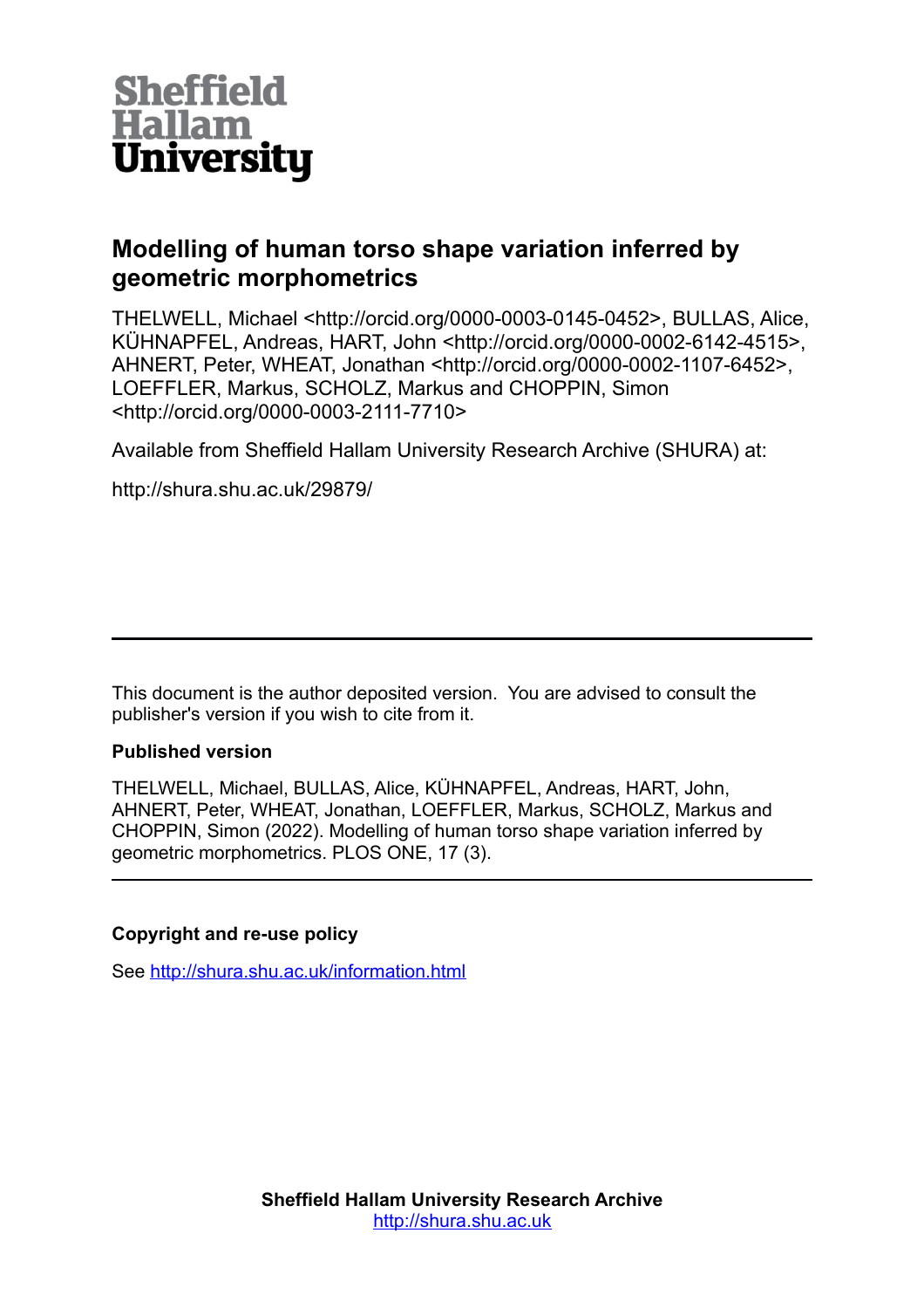#### **TorsoShapeProcessingCode.m**

```
%% STAGE 1 - INITIAL CONVERSION OF FILES FROM .OBJ TO .PLY %%
%% convert .obj to .ply 
filelist=dir('*.obj');
n = numel(filelist);
meshlabserverpath='"H:\MeshLab/meshlabserver.exe"';
for i = 1:n objfilename=filelist(i).name;
     plyfilename=strrep(objfilename,'.obj','.ply');
    disp([meshlabserverpath, ' -i ',objfilename , ' -o ',plyfilename])
    system([meshlabserverpath, ' -i ',objfilename , ' -o ',plyfilename])
end
%% STAGE 2 - MATCH SCAN FILES WITH EXPORTED LANDMARKS AND INITIAL PROCESSING %%
%% read in useful data from measurement excel files
filelist=dir(['Initial files' '/*.ply']); % wherever scan data files were stored
NumOverall = numel(filelist);
ix=strfind(filelist(1).name,'.');
for i = 1:NumOverall 
     name=filelist(i).name(1:ix-1); 
    PartNums\{i, 1\} = name;
end
%% read in feature point .xml files and organise cordinate data
filelist features=dir(['Initial files' '/*.xml']); % wherever raw landmark data files
were stored
for i = 1: NumOverall
    name=filelist features(i).name;
    features = xml2struct(name);filelist features(i).landmarksdatastruct = features;
    m = number(filelist features(i).landmarksdatastruct.landmarks.scan.landmark);for p = 1:mfilelist features(i).features{p,1} =
filelist features(i).landmarksdatastruct.landmarks.scan.landmark{1,p}.Attributes.name;
        filelist features(i).features{p, 2} =
filelist features(i).landmarksdatastruct.landmarks.scan.landmark{1,p}.Attributes.x;
        filelist features(i).features{p,2} =
str2double(filelist features(i).features{p,2});
        filelist features(i).features{p, 3} =
filelist features(i).landmarksdatastruct.landmarks.scan.landmark{1,p}.Attributes.y;
        filelist features(i).features{p,3} =
str2double(filelist features(i).features{p,3});
        filelist features(i).features{p,4} =
filelist features(i).landmarksdatastruct.landmarks.scan.landmark{1,p}.Attributes.z;
        filelist features(i).features{p, 4} =
str2double(filelist features(i).features{p,4});
        filelist features(i).features{p,5} = [filelist features(i).features{p,2}
filelist features(i).features{p,3} filelist features(i).features{p,4}];
     end
    filelist(i).featurepoints = filelist features(i).features;
end
%% rotate scan files and segment torso
tic
for i = 1: NumOverall
    Torso = pread(filelist(i)).name);
    R = roty(90);
    m = numel(filelist(i)).featurepoints(:,1)); Torso = Torso.Location*R;
    filelist(i).featurepoints\{1,5\} = filelist(i).featurepoints\{1,5\}*R;
    for q = 2:m
```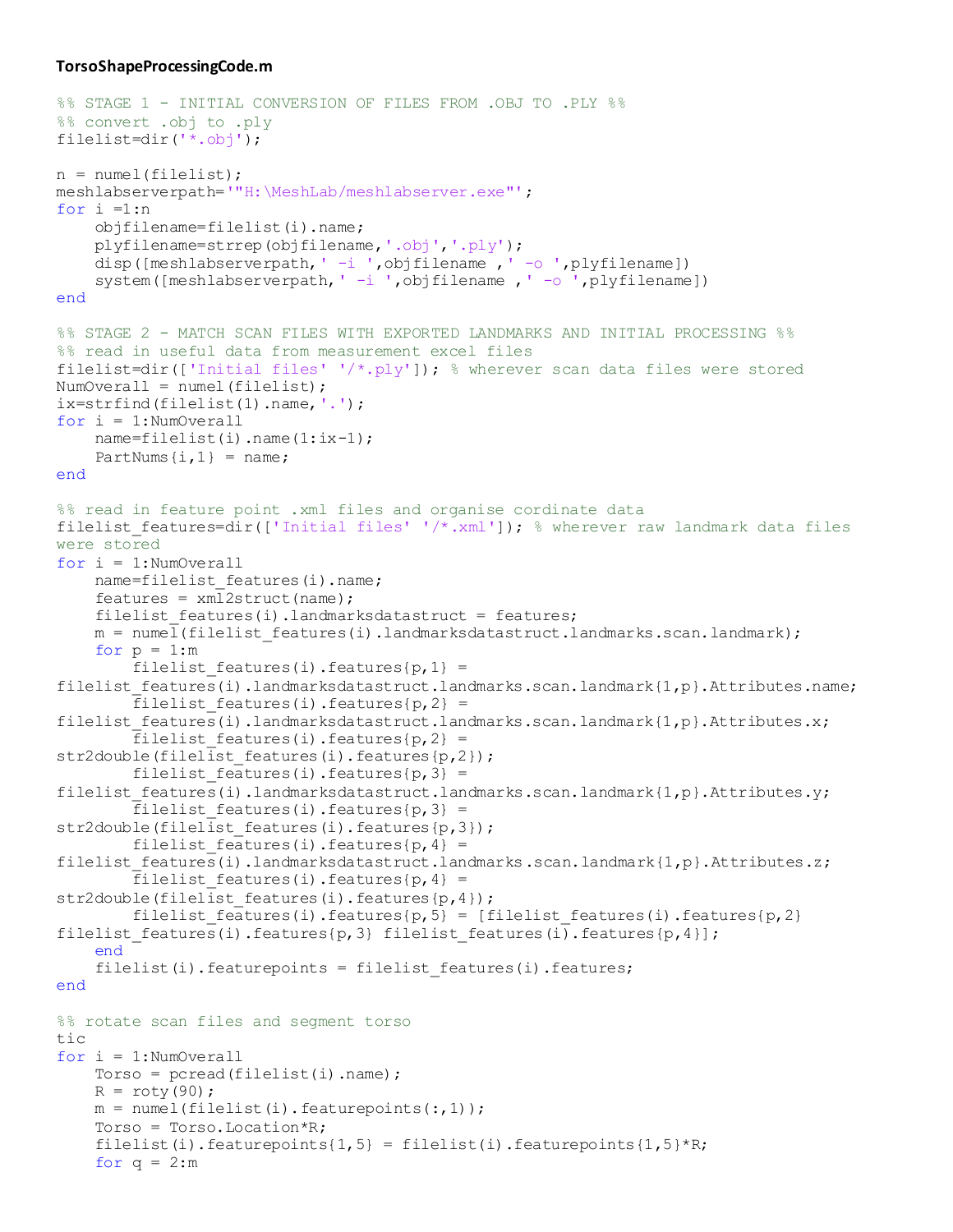```
filelist(i).featurepoints{q,5} = filelist(i).featurepoints{q,5}*R;
 end
 %% Orientate 3D scan 
 %ID shoulder points on body scan
 LeftShoulderID = 'shoulder L';
for q = 1:mfeaturename=filelist(i).featurepoints{q,1};
    tf = strcmp(featurename, LeftShouldderID);TrueFalse feature(q, 1) = tf;
 end
index = find(TrueFalse feature(:,1) == 1);
filelist(i).LeftShoulder = filelist(i).featurepoints{index,5};
 RightShoulderID = 'shoulder R';
for q = 1:m featurename=filelist(i).featurepoints{q,1};
    tf = strcmp(featurename, RightShoulderID);TrueFalse feature(q, 1) = tf;
 end
index = find(TrueFalse feature(:,1) == 1);
filelist(i).RightShoulder = filelist(i).featurepoints{index,5};
 % align torso according to shoulder coordinates
A = filelist(i). LeftShoulder;
 B = filelist(i).RightShoulder;
v3 = B-A;unitv3 = v3/norm(v3);
ay = \text{atan2}(norm(cross(unitv3, [1, 0, 0])), dot(unitv3, [1, 0, 0]));
thetay = rad2deg(ay);
if A(2) > B(2)thetay = thetay*-1;
 end
Rz = rotz(thetay);filelist(i).TorsorWist = thetay;Torso = Torso*Rz;
filelist(i).featurepoints{1,5} = filelist(i).featurepoints{1,5}*Rz;
for q = 2:mfilelist(i).featurepoints{q,5} = filelist(i).featurepoints{q,5}*Rz;
 end
 % ID neck front point on body scan
 NeckID = 'neck front point';
for q = 1:m featurename=filelist(i).featurepoints{q,1};
    tf = strcmp(featurename,NeckID);TrueFalse feature(q, 1) = tf;
 end
index = find(TrueFalse feature(:,1) == 1,1,'first');
filelist(i).Neck = filelist(i).featurepoints{index,5};
 NeckHeight = filelist(i).Neck;
 % ID buttock height
ButtockID = '11330';
for q = 1:m featurename=filelist(i).featurepoints{q,1};
    tf = strcmp(featurename, ButtockID);TrueFalse feature(q, 1) = tf;
 end
index = find(TrueFalse feature(:,1) == 1);
filelist(i).Buttock = filelist(i).featurepoints{index, 5};
 ButtockHeight = filelist(i).Buttock;
 % ID nipples
RightNippleID = 'nippel R';
```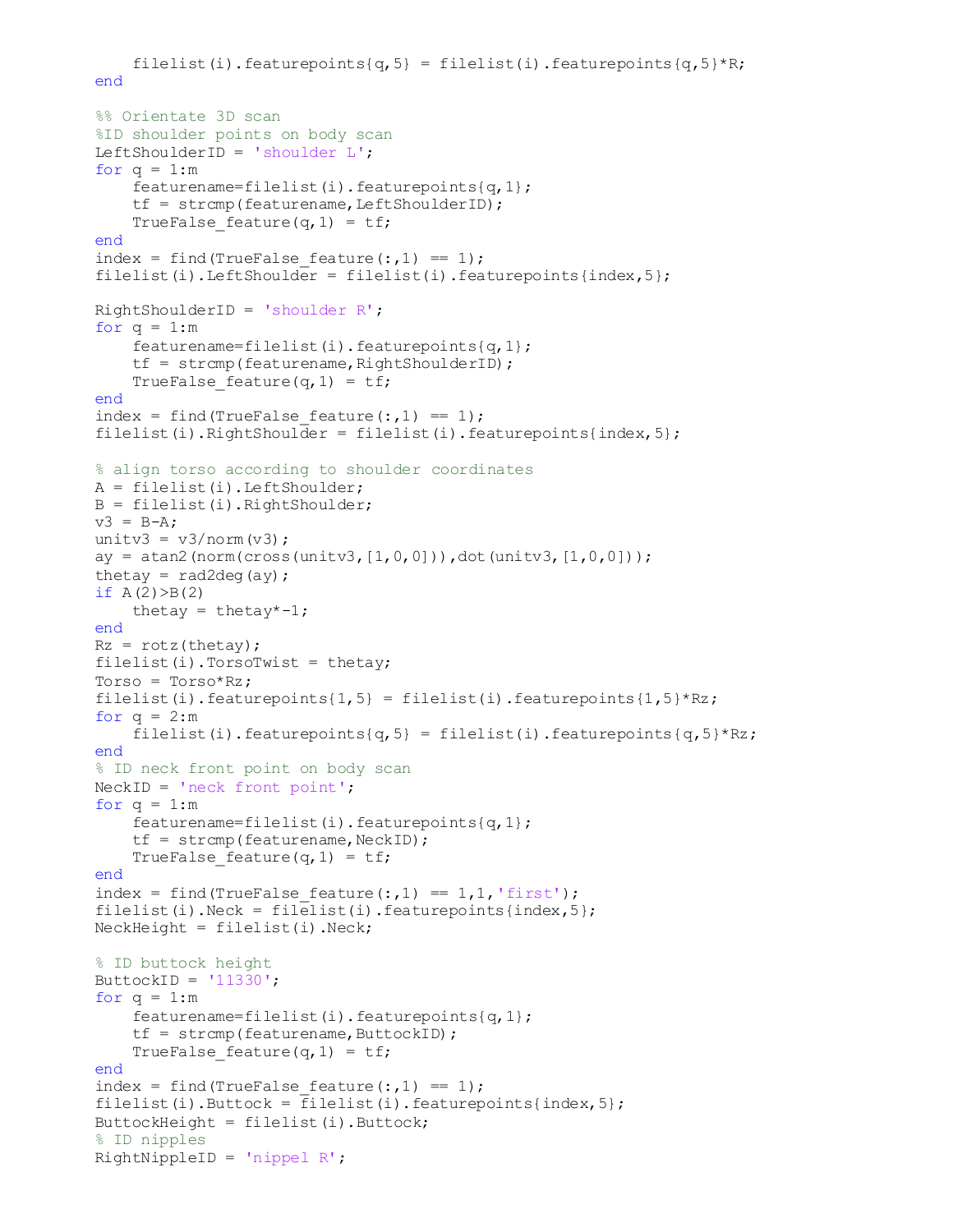```
for q = 1:mfeaturename=filelist(i).featurepoints{q,1};
        tf = strcmp(featurename, RightNippleID);TrueFalse feature(q, 1) = tf;
     end
    index = find(TrueFalse feature(:,1) == 1);
    TF2 = isempty/index);if TF2 == 1filelist(i). NippleRight = [0.1 nan nan];
     else
        filelist(i).NippleRight = filelist(i).featurepoints{index, 5};
     end
     NippleRight = filelist(i).NippleRight;
     LeftNippleID = 'nippel L';
    for q = 1:m featurename=filelist(i).featurepoints{q,1};
        tf = strcmp(featurename, LeftNippleID);TrueFalse feature(q, 1) = tf;
     end
    index = find(TrueFalse feature(:,1) == 1);
    TF2 = isempty(intdex);if TF2 == 1filelist(i). NippleLeft = [-0.1 nan nan];
     else
        filelist(i).NippleLeft = filelist(i).featurepoints{index,5};
     end
     NippleLeft = filelist(i).NippleLeft;
     % calculate proportionate torso length and find central anterior & posterior
     % points to define midpoint of axis set
    [Torso,BodyLength,AxisBodyLength,Spine,Midpoint,SegmentBodyLength,Rz] =
MidpointAxisTorso(Torso,NeckHeight,ButtockHeight,NippleRight,NippleLeft);
    filelist(i).BodyLength = BodyLength;filelist(i).AxisBodyLength = AxisBodyLength; filelist(i).SegmentBodyLength = SegmentBodyLength;
    filelist(i).featurepoints{1,5} = filelist(i).featurepoints{1,5} - Midpoint;
    for q = 2:mfilelist(i).featurepoints{q,5} = filelist(i).featurepoints{q,5} - Midpoint;
     end 
    filelist(i).featurepoints{1,5} = filelist(i).featurepoints{1,5}*Rz;
    for q = 2:mfilelist(i).featurepoints{q,5} = filelist(i).featurepoints{q,5}*Rz;
     end 
     Midpoint = Midpoint - Midpoint;
     % ID Waist height on body scan
    LeftWaistID = 'waist girth left';
    for q = 1:mfeaturename=filelist(i).featurepoints{q,1};
        tf = strcmp(featurename, LeftWaitID);TrueFalse feature(q, 1) = tf;
     end
    index = find(TrueFalse feature(:,1) == 1);
    filelist(i).LeftWaist = filelist(i).featurepoints{index, 5};
    TF = isempty (filelist(i)).LeftWait);if TF == 1 RightWaistID = 'waist girth right';
    for q = 1:mfeaturename=filelist(i).featurepoints{q,1};
        tf = strcmp(featurename,RightWaitID);TrueFalse feature(q, 1) = tf;
     end
    index = find(TrueFalse feature(:,1) == 1);
```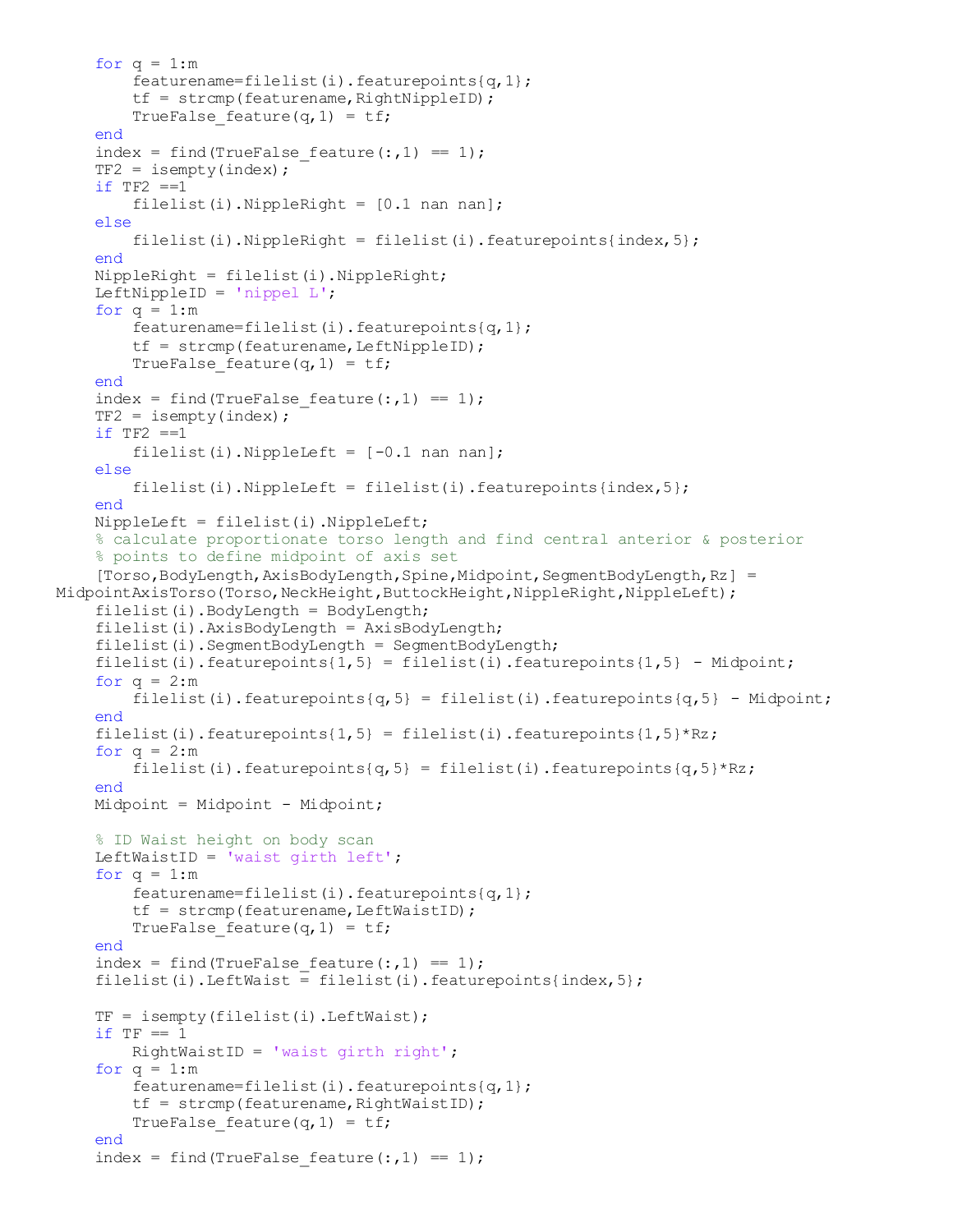```
filelist(i).RightWaist = filelist(i).featurepoints{index,5};
    Bottom = filelist(i).RightWait(3); else
        Bottom = filelist(i) .LeftWait(3); end
% change vertical position of torso according to height of waist girth markers
    Origin = [0, 0, \text{Bottom}];Torso = Torso - Origin. * ones (length(Torso), 3);
     filelist(i).LeftWaist = filelist(i).LeftWaist - Origin;
     filelist(i).Spine = Spine - Origin;
    filelist(i).Midpoint = Midpoint - Origin;
    filelist(i).featurepoints{1,5} = filelist(i).featurepoints{1,5} - Origin;
    for q = 2:mfilelist(i).featurepoints{q,5} = filelist(i).featurepoints{q,5} - Origin;
     end
%% segment body scan
     % ID buttock height
    ButtockID = '11330';
    for q = 1:m featurename=filelist(i).featurepoints{q,1};
        tf = strcmp(featurename, ButtockID);TrueFalse feature(q, 1) = tf;
     end
    index = find(TrueFalse feature(:,1) == 1);
    filelist(i).Buttock = \overline{f}ilelist(i).featurepoints{index, 5};
    But to ckHeight = filelist(i).Buttock;
     % ID neck front point on body scan
     NeckID = 'neck front point';
    for q = 1:m featurename=filelist(i).featurepoints{q,1};
        tf = strcmp(featurename,NeckID);TrueFalse feature(q, 1) = tf;
     end
    index = find(TrueFalse feature(:,1) == 1,1,'first');
    filelist(i).Neck = filelist(i).featurepoints{index,5};
     NeckHeight = filelist(i).Neck;
     % ID shoulder
     LeftShoulderID = 'shoulder L';
    for q = 1:m featurename=filelist(i).featurepoints{q,1};
        tf = strcmp(featurename, LeftShoulderID);TrueFalse feature(q, 1) = tf;
     end
    index = find(TrueFalse feature(:,1) == 1);
    filelist(i).LeftShoulder = filelist(i).featurepoints{index,5};
    LeftShoulderOffset = filelist(i).LeftShoulder(2);
    RightShoulderID = 'shoulder R';for q = 1:mfeaturename=filelist(i).featurepoints{q,1};
        tf = strcmp(featurename,RightShoulderID);TrueFalse feature(q, 1) = tf;
     end
    index = find(TrueFalse feature(:,1) == 1);
    filelist(i).RightShoulder = filelist(i).featurepoints{index,5};
    RightShoulderOffset = filelist(i).RightShoulder(2);Shoulders = [LeftShoulderOffset; RightShoulderOffset];
    ShoulderPoint = mean(Shoulders);
```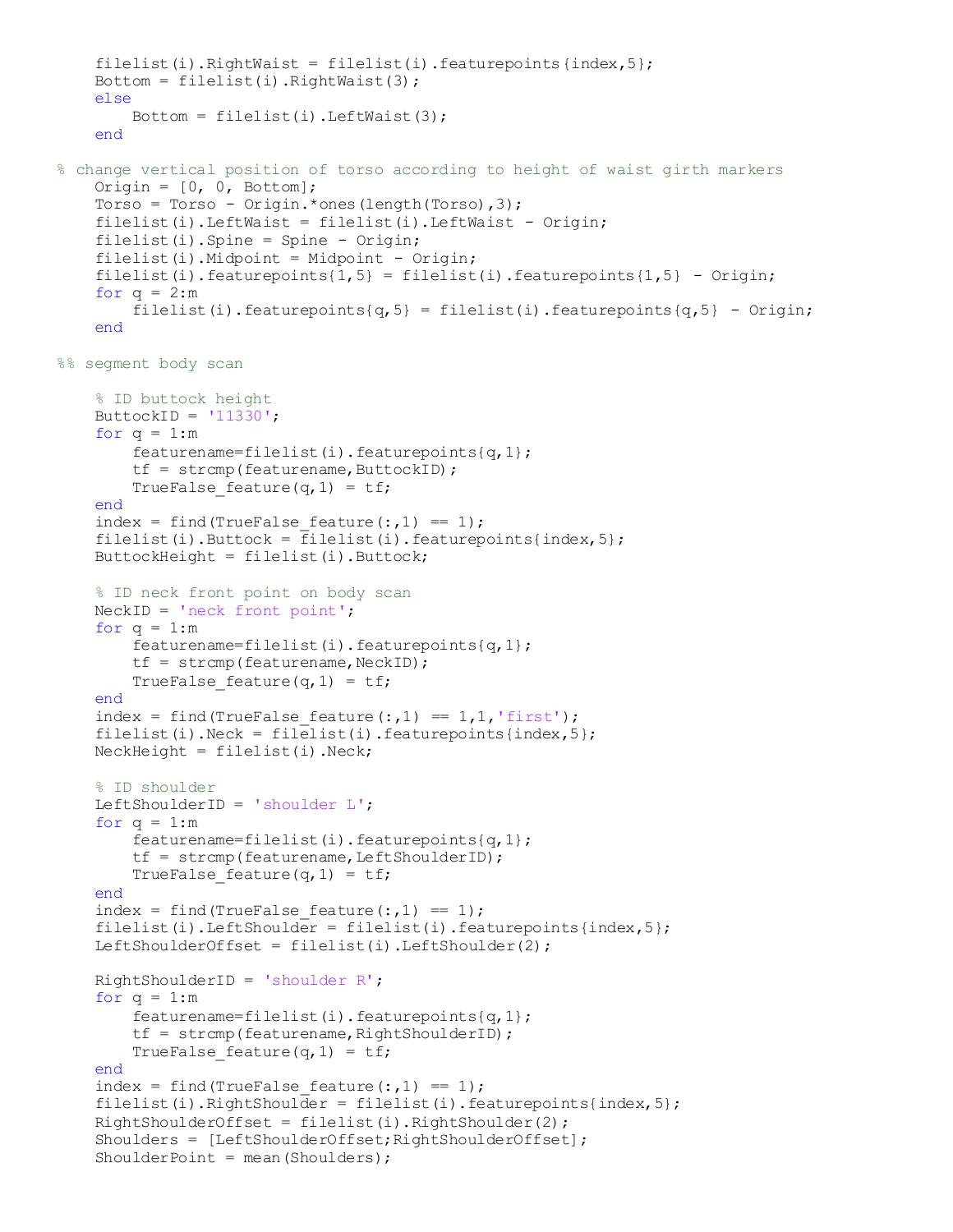```
 % ID elbows
    LeftElbowID = 'elbow L';
    for q = 1:mfeaturename=filelist(i).featurepoints{q, 1};
        tf = strcmp(featurename, LeftElbowID);TrueFalse feature(q, 1) = tf;
     end
    index = find(TrueFalse feature(:,1) == 1);
    TF2 = isempty/index);if TF2 == 1filelist(i).LeftElbow = [nan nan];
     else
        filelist(i).LeftElbow = filelist(i).featurepoints{index,5};
     end
    LeftElbowOffset = filelist(i).LeftElbow(2);
     RightElbowID = 'elbow R';
    for q = 1:mfeaturename=filelist(i).featurepoints{q,1};
        tf = strcmp(featurename,RightElbowID);TrueFalse feature(q, 1) = tf;
     end
    index = find(TrueFalse feature(:,1) == 1);
    TF2 = isempty/index);if TF2 == 1filelist(i). RightElbow = [nan nan nan];
     else
        filelist(i).RightElbow = filelist(i).featurepoints{index,5};
     end
    RightElbowOffset = filelist(i).RightElbow(2);Elbows = [LeftElbowOffset; RightElbowOffset];
    ElbowPoint = mean(Elbows); % perform segmentation procedure
     [Torso,LengthTorso,Origin] = 
SegmentTrim_LIFE(Torso,ButtockHeight,NeckHeight,ShoulderPoint,ElbowPoint,SegmentBodyLengt
h);
     filelist(i).LeftShoulder = filelist(i).LeftShoulder - Origin;
     filelist(i).RightShoulder = filelist(i).RightShoulder - Origin;
     filelist(i).Spine = filelist(i).Spine - Origin;
    filelist(i).Midpoint = filelist(i).Midpoint - Origin; filelist(i).LengthTorso = LengthTorso;
     filelist(i).TrimmedBodyScan = Torso; 
end
toc
%% STAGE 3 - SCALING ALL TRIMMED TORSO POINTCLOUDS TO UNIFORM SIZE AND EXTRACTING DATA 
SLICES %%
% determine smallest participant in sample for scaling
NumOverall = numel(filelist);
TorsoLengths = zeros (NumOverall, 1) ;
for i = 1: NumOverall
   Torsolengths(i,1) = filelist(i).LengthTorso;end
SmallestTorso = min(TorsoLengths(:));
NumSlices = 25;
SliceStep = SmallestTorso/(NumSlices-1);
%tic
for i = 1: NumOverall
%% Extract data slices & resample
```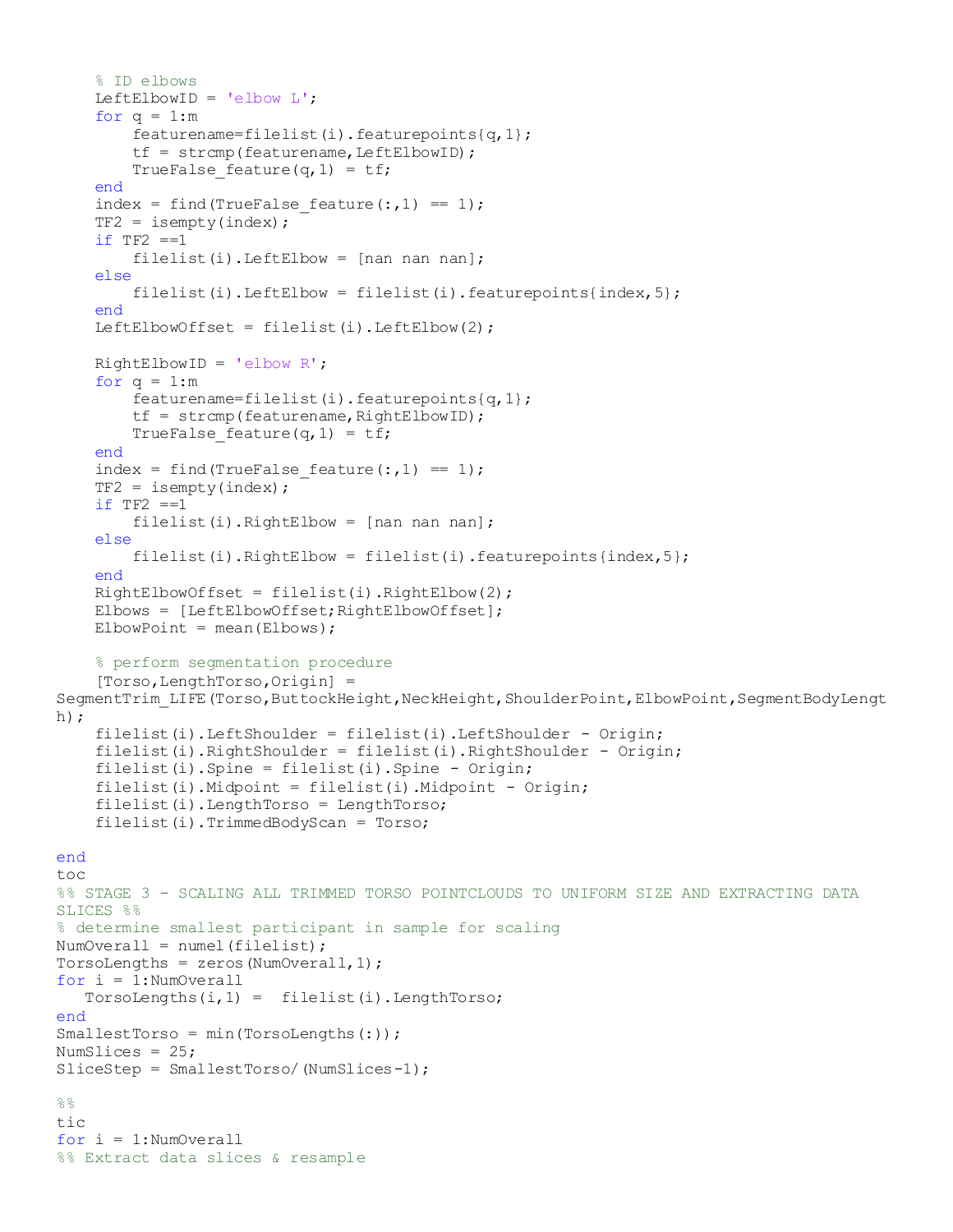```
Torso = filelist(i).TrimmedBodyScan;LengthTorso = filelist(i). LengthTorso;
Interval = abs(LengthTorso/(NumSlices-1));
[Slices,ALL3D] = SliceExtractTorso(Torso,Interval,NumSlices,SliceStep);
filelist(i).SLICES = Slices;
filelist(i).ALL3D = ALL3D;
%% Convert landmark coordinates into polar coordinates
for z = 1: NumSlices
    slice = filelist(i). SLICES{z};
    [theta, rho] = cart2pol(slice(:,1),slice(:,2));
    filelist(i). POLARSLICE\{z\} = [theta rho];
end
%% Perform Fourier analysis
for slice = 1: NumSlices
         theta = filelist(i).POLARSLICE{slice}(:,1);
        [theta, I] = sort(theta);rho = filelist(i).POLARSLICE{slice}(:, 2);rho = rho(1);
        [Y, P, Y \text{ trim}] = FourierAnalysis(rho,theta);
        filelist(i).FFT full{slice} = Y;
        filelist(i).FFT power{slice} = P;
        filelist(i).FFT trim{slice} = Y trim;
end
%Flatten the trimmed fft coefficients for the next step
filelist(i).FFT trim ALL = cell2mat(filelist(i).FFT trim);
end
toc
%% STAGE 4 - SEPARATE USEFUL PROCESSED DATA INTO DATA STRUCTURES 
% create overall filelist with only information required for further processing
for i = 1: NumOverall
    BothGenderFilelist(i).Name = filelist(i).name(1:ix-1);
     BothGenderFilelist(i).BMI = filelist(i).BMI;
     BothGenderFilelist(i).WHR = filelist(i).WHR;
     BothGenderFilelist(i).Gender = filelist(i).Gender;
     BothGenderFilelist(i).Age = filelist(i).Age;
     BothGenderFilelist(i).ALL3D = filelist(i).ALL3D;
     BothGenderFilelist(i).FFT_trim_ALL = filelist(i).FFT_trim_ALL;
end
%% STAGE 5 - DIMENSION REDUCTION AND PCA TO EXTRACT SHAPE FEATURES
% Create matrices of Fourier Coefficients for male and female participants
[FourierVar{1:NumOverall}] = BothGenderFilelist():. FFT trim ALL;
FourierVar = cell2mat(FourierVar');
imag part = imag(FourierVar);
real part = real(FourierVar);
%% Perform PCA
% create matrix with real and imaginary values of fourier coefficients
Fourier_Real_Imag = zeros(1, length(FourierVar(1,:))*2);
for i = 1: NumOverall
    Fourier_Real_Imag(i,1:2:end-1) = real_part(i,:);
    Fourier_Real_Imag(i,2:2:end) = imag part(i,:);
    BothGenderFilelist(i).Fourier Real \overline{I}mag = Fourier Real Imag(i,:);
end
% Calculating Coefficients of PC and their respected variances
[coeff, score, latent, tsquared, explained, mu] =
```
pca(BothGender FourierStruct(1).Real Imag);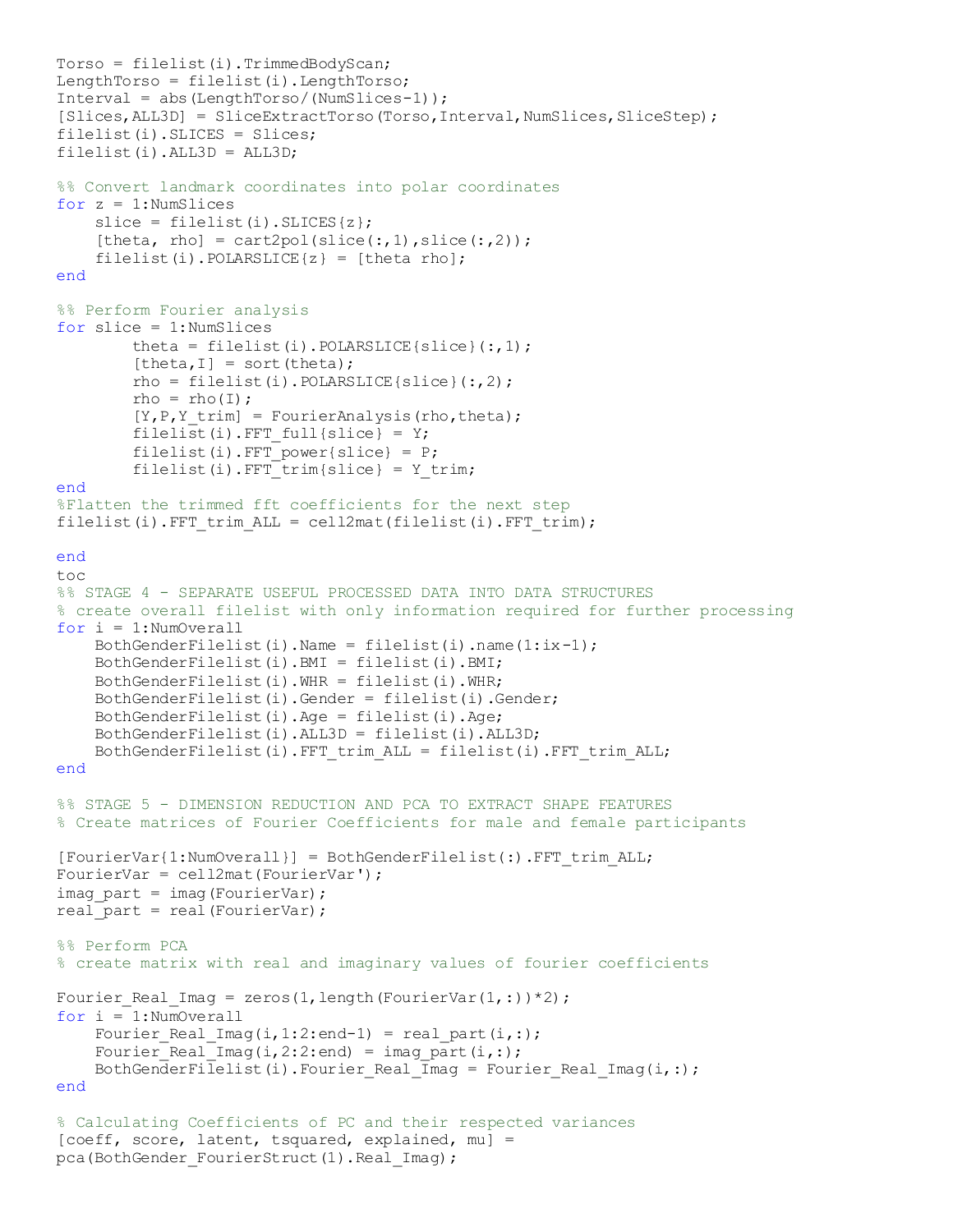```
BothGender FourierStruct(1).AllPCAScores = score;
BothGender_FourierStruct(1).Coeff = coeff;
BothGender_FourierStruct(1).Latent = latent;
BothGender_FourierStruct(1).Tsquared = tsquared;
BothGender_FourierStruct(1).ExplainedVariance = explained;
BothGender_FourierStruct(1). Mu = mu;
%% Add PCA shape features into data structures
for i = 1:NumOverall
     BothGenderFilelist(i).Fourier_PCA = BothGender_FourierStruct(1).AllPCAScores(i,:);
```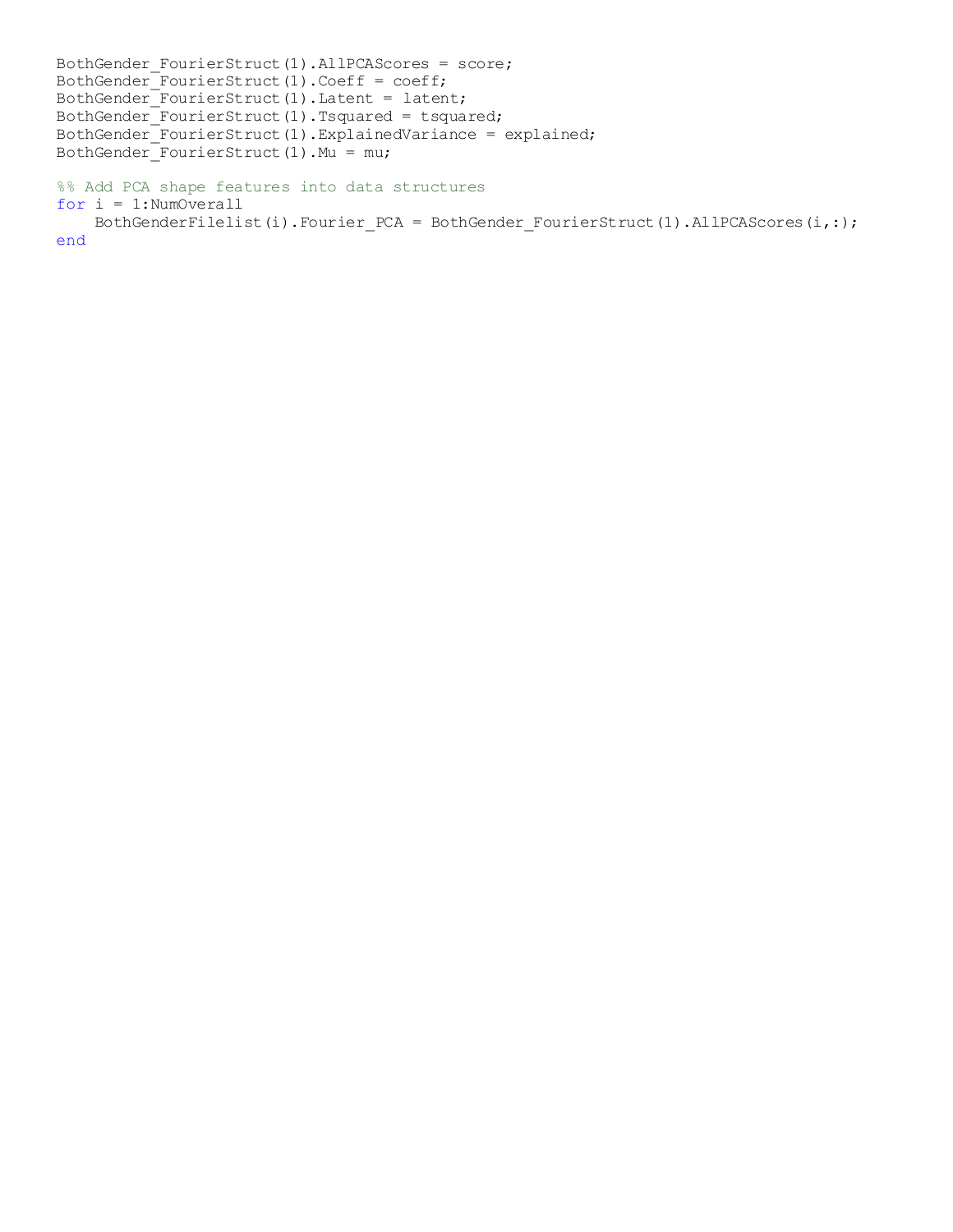#### **MidpointAxisTorso.m**

function [Torso,BodyLength,AxisBodyLength,Spine,Midpoint,SegmentBodyLength,Rz] = MidpointAxisTorso(Torso,NeckHeight,ButtockHeight,NippleRight,NippleLeft)

```
 % calculate distance from body top to buttock
BodyLength = NeckHeight(3) -ButlockHeight(3); % calculate 70% of body length to find height to create coordinate axis
AxisBodyLength = BodyLength * 0.7; % calculate 60% of body length to find height for segmentation
SegmentBodyLength = BodyLength^*0.6; % take slice to find front and rear points on torso
sliceheight = ButterockHeight(3) + AxisBodyLength;sli = getslice(Torso, sliceheight, [0 0 0], 3, 0.005); % check to see if nipples are in the right place
nipplediff = norm(NippleRight(3) - NippleLeft(3));if nipplediff > 0.05 NippleRight = [0.1 0.1 sliceheight-0.1];
    NippleLeft = [-0.1 \ 0.1 \  \text{sliceheight} - 0.1];
 end
 % find central point on rear of torso
reartorso = min(sli(:,2));index = find(sli(:,2) < (reartorsol-0.1));reartorso = sli(index, :); v3 = NippleLeft-NippleRight; 
Mid = v3/2; MidNipple = NippleRight+Mid;
LeftMarker = MidNipple(1)-0.025;
RightMarket = MidNipple(1) + 0.025;index = find(reartorso(:,1) > (NippleLeft(1)+0.065));
rearright = reartorso(index,:);
index = find(rearright(:,1) < (NippleRight(1)-0.065));
rearcentre = rearright(index,:);
Spine = max(rearcentre(:,2));
 index = find(rearcentre(:, 2) == Spine, 1, 'first');
Spine = rearcentre(index,:);
 % find central point on front of torso at mid chest level
fronttorso = max(sli(:,2));
index = find(sli(:,2) > (fronttorso-0.1));fronttorso = sli (index, :);
index = find(fronttorso(:,1) > LeftMarket);frontright = fronttorso(index,:);
index = find(frontright(:, 1) < RightMarket);frontcentre = frontright(index,:);
number = number (frontcentre(:,1));for i = 1: number
    Dist = pdist([Spine;frontcentre(i,:)]);Vectors(i) = Dist; end
 ShortestDist = min(Vectors(:));
 index = find(Vectors == ShortestDist, 1, 'first');Sternum = frontcentre(index,:);
Spine(3) = Sternum(3);
 % find vector from spine to sternum
 SpinetoSternumVect = Spine-Sternum;
Mid = SpinetosternumVect/2; Midpoint = Sternum+Mid;
  SpinetoMidpointVect = Midpoint-Spine;
```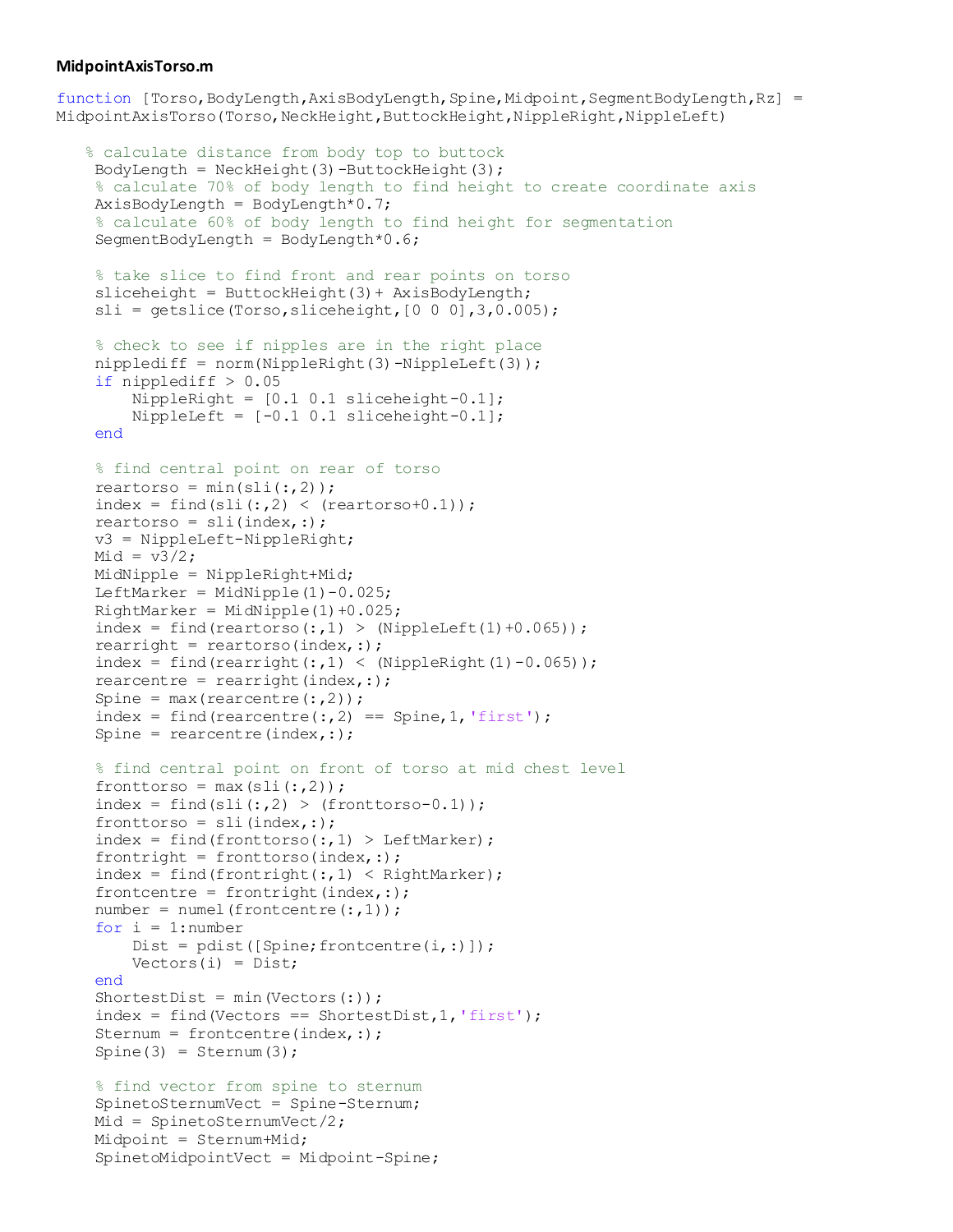```
 % extract slice at xiphoid process level
 sliceheight = ButtockHeight(3)+ SegmentBodyLength;
sli = getslice(Torso, sliceheight, [0 0 0], 3, 0.005); % find spine point on rear of torso and new midpoint at xiphoid level
reartorso = min(sli(:,2));
index = find(sli(:,2) < (reartorsol·0.1));reartorso = sli(intex,:);index = find(reartorso(:,1) > LeftMarket);rearright = reartorso(index,:);
index = find(rearright(:, 1) < RightMarker);
rearcentre = rearright(index,:);
Spine = max(rearcentre(:,2));
index = find(rearcentre(:, 2) == Spine, 1, 'first');
Spine = rearcentre(index,:);
Spine(3) = sliceheight; Midpoint = Spine-SpinetoMidpointVect;
 % centre torso according to midpoint of anterior and posterior markers
 Torso = Torso - Midpoint.*ones(length(Torso),3);
 Spine = Spine - Midpoint;
 unitv3 = SpinetoMidpointVect/norm(SpinetoMidpointVect);
ay = \text{atan2}(norm(cross(unity3, [0,1,0])), dot(unitv3,[0,1,0]));
thetay = rad2deg(ay);
thetay = double(thetay);
Rz = rotz (thetay);
 Spine = Spine*Rz;
```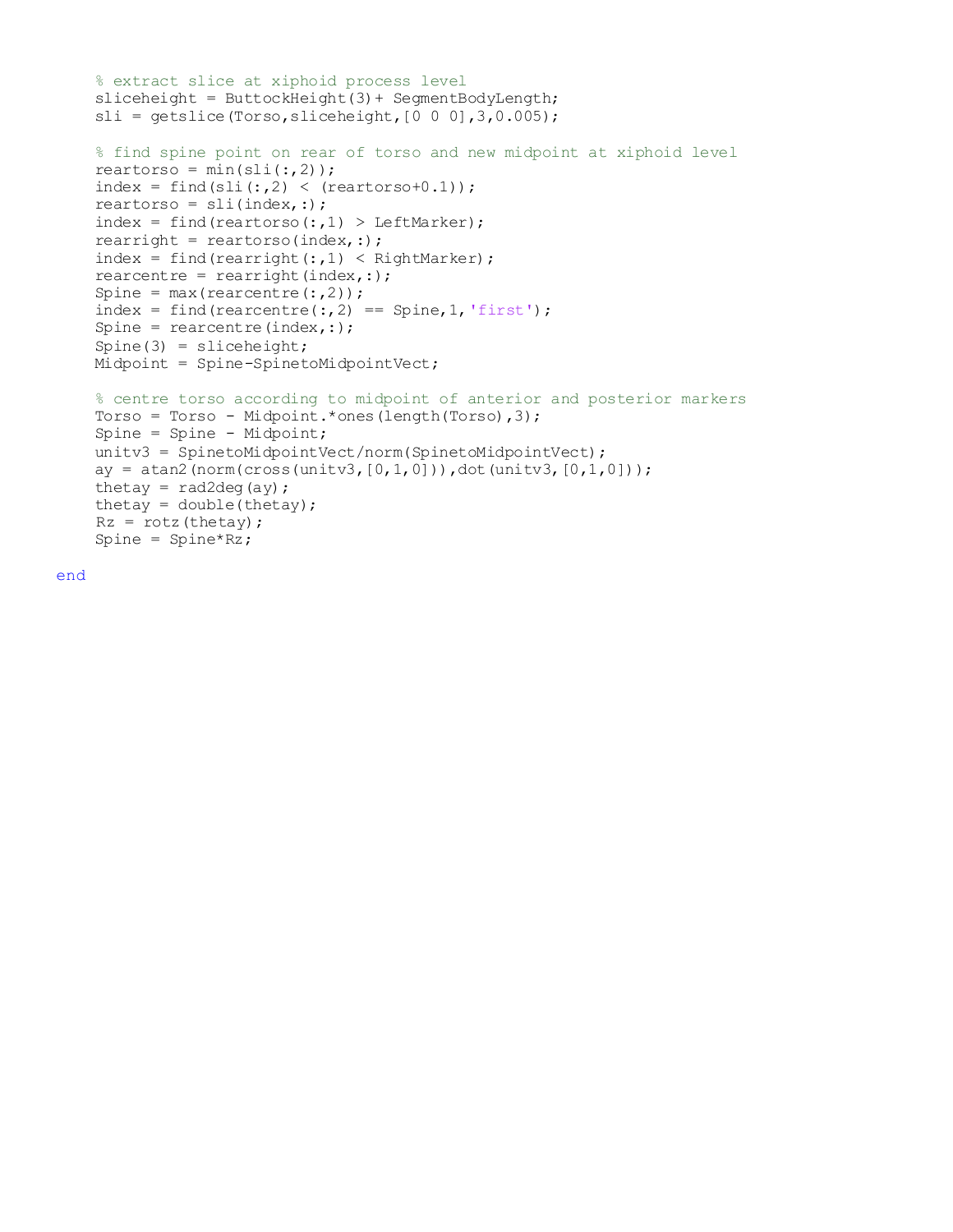#### **SegmentTrimTorso.m**

function [Torso, LengthTorso, Origin] = SegmentTrimTorso(x, y, z, n, o, q)

```
% Trim point cloud vertically to just show torso for analysis
a = \text{find}(x(:,3)\leq y(3)); % remove all points where x is less than buttock height
x(a, :)= [;
a = \text{find}(x(:,3)>z(3)); \frac{a}{b} remove all points where x is greater than neck height
x(a, :) = [];
% determine 60% torso height for segmentation
bodylength60 = y(3)+q;
% determine the width of arms to remove for initial processing
indmax = max(x(:,1)); \frac{1}{5} finds most right lateral point in scan which should be on the
arm
indmin = min(x(:,1)); % finds most left lateral point in scan which should be on the
arm
index = find(x(:,3))>=0;UpperTorso = x(intext{, :}); %determines the upper torso above the waist
index = find(x(:,3) < 0);
LowerTorso = x(intext{, :}); %determines the lower torso below the waist
R = \text{rot}x(90);
Rotated = UpperTorso*R; \frac{1}{2} \frac{1}{2} arms \frac{1}{2} arms \frac{1}{2} arms \frac{1}{2} arms \frac{1}{2} arms \frac{1}{2} arms \frac{1}{2} arms \frac{1}{2} arms \frac{1}{2} arms \frac{1}{2} arms \frac{1}{2} arms \frac{1}{2} arms \frac{1}{2}shoulderoffset = n;
Lower = [0, 0, shoulderoffset];
Rotated = Rotated + Lower. * ones (length (Rotated), 3); \frac{1}{2} moves torso so that the slice is
taken through the line of the shoulders
maxheight = max(Rotted(:,2));heightfactor = maxheight -0.05;
index = find(Rotated(:,2)> heightfactor); \frac{1}{2} removes uppermost part of the scan to help
find the armpit
Rotated(index,:) = [];
elbowoffset = o;
diff = shoulderoffset-elbowoffset; % determines the offset between shoulders and elbows
absdiff = abs(diff);
if absdiff > 0.1slice = qetslice(Rotted, 0.02, [0 0 0], 3, 0.005);else
    slice = getslice(Rotated, 0, [0 \ 0 \ 0], 3, 0.004); \frac{1}{2} gets slice of upper torso to get
frontal profile
end
sli = slice;
armwidth = indmax-indmin; % determine how much of the lateral points to remove from 
rotated scan
armwidth50 = armwidth*0.55;widthfactor = armwidth*0.25;factor = indmax-widthfactor; <br> % remove most lateral points to remove as much of the
arm as possible before next stage
index = find(sli(:,1)) factor);
\text{sli}(\text{index},:) = [];
factor = indmin+widthfactor; <br> % remove most lateral points to remove as much of the
arm as possible before next stage
index = find(sli(:,1) < factor);sli(index,:) = []; \frac{1}{8} removes parts of slice which don't relate to the sides
of torso
epsilon = 0.03;
minpts = 10;
```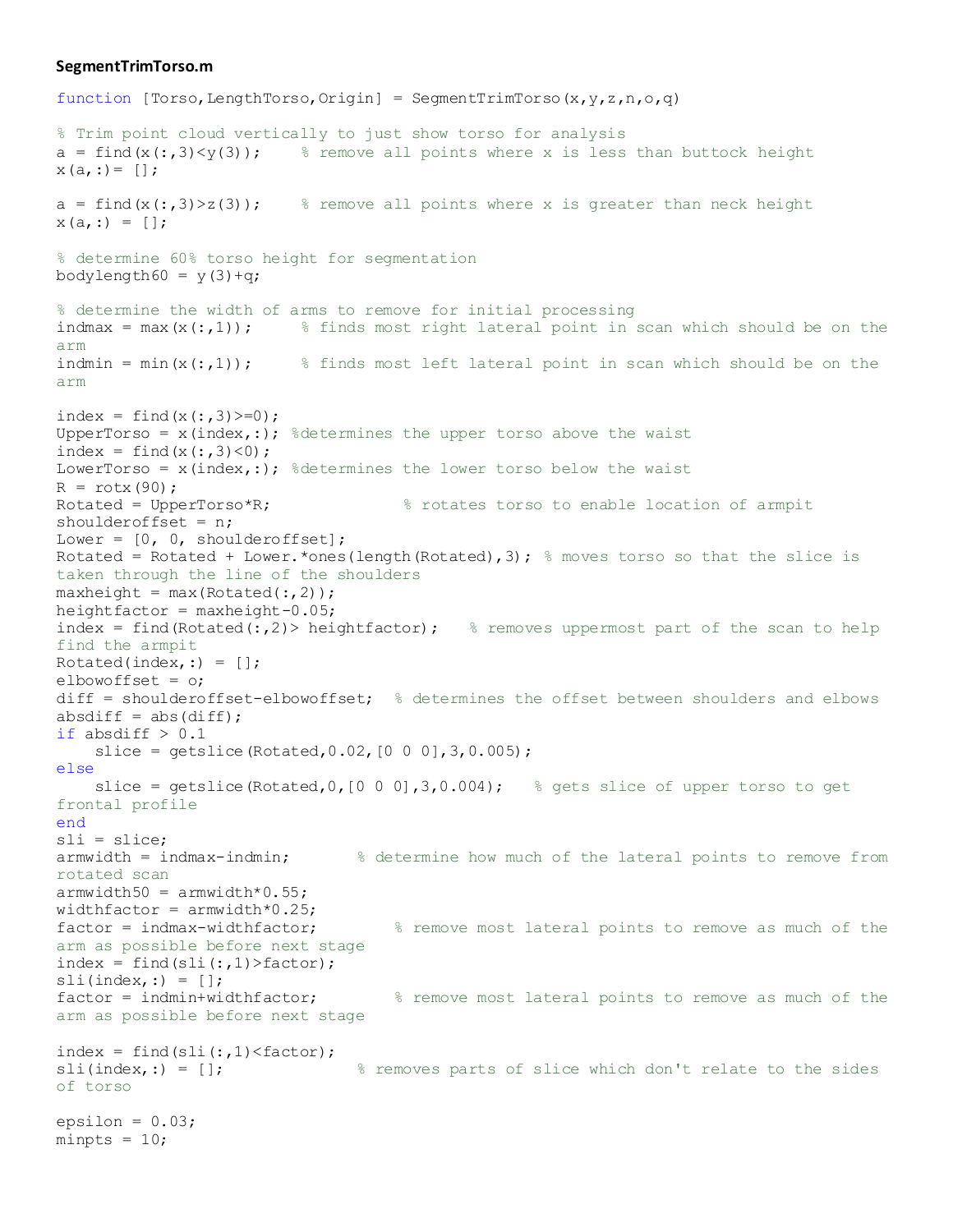```
IDX = dbscan(sli,epsilon,minpts); % finds connected components of slice that we want to
keep to find armpits
UniqueVals = unique(IDX) ;
misc = find(UniqueVals == -1);UniqueVals(misc) = [];
DiffComponents = numel(UniqueVals);
% check to see if there are different parts
if DiffComponents == 1
    widthfactor = 0.1;
     factor = indmax-widthfactor;
    index = find(slice(:,1)) > factor;
    slice(index, :) = [];
    factor = indmin+widthfactor;index = find(slice(:,1) < factor);slice(index,:) = [];
     %redo dbscan
    epsilon = 0.03;
    minpts = 10;
    IDX = dbscan(slice,epsilon,minpts); \frac{1}{8} finds connected components of slice that we
want to keep to find armpits
    UniqueVals = unique(IDX) ;
    misc = find(UniqueVals == -1); UniqueVals(misc) = [];
    DiffComponents = numel(UniqueVals);
    for i = 1:DiffComponentsindex = find(ID == i);NumComp(i) = numel(index);
     end
    sortedComps = sort (NumComp, 'descend'); % sort components from largest to smallest
TorsoSide1 = sortedComps(1); \frac{1}{3} & define largest as one side of torso
TorsoSide2 = sortedComps(2); \frac{1}{2} & define second largest as the other side of
torso
    index = find(NumComp == Torsosidel, 1, 'first'); TorsoSideComp1 = UniqueVals(index);
     if TorsoSide1 == TorsoSide2
        index = find(NumComp == Torsoside2,1,'last'); else
        index = find(NumComp == TorsoSide2); end
     TorsoSideComp2 = UniqueVals(index);
    index1 = find(ID == TorsosideComp1);index2 = find(ID = TorsosideComp2);TorsoSides = [slice(intex1,:);slice(intex2,:)]; % define the parts of slice which
are sides of torso 
else
    for i = 1: DiffComponents
        index = find(ID == i);NumComp(i) = numel(index);
     end
    sortedComps = sort (NumComp, 'descend'); % sort components from largest to smallest
TorsoSide1 = sortedComps(1); \frac{1}{3} & define largest as one side of torso
TorsoSide2 = sortedComps(2); \frac{1}{2} & define second largest as the other side of
torso
    index = find(NumComp == Torsosidel, 1, 'first'); TorsoSideComp1 = UniqueVals(index);
     if TorsoSide1 == TorsoSide2
        index = find(NumComp == Torsoside2,1,'last'); else
        index = find(NumComp == Torsoside2); end
     TorsoSideComp2 = UniqueVals(index);
    index1 = find(ID == TorsosideComp1);index2 = find(ID == TorsosideComp2);
```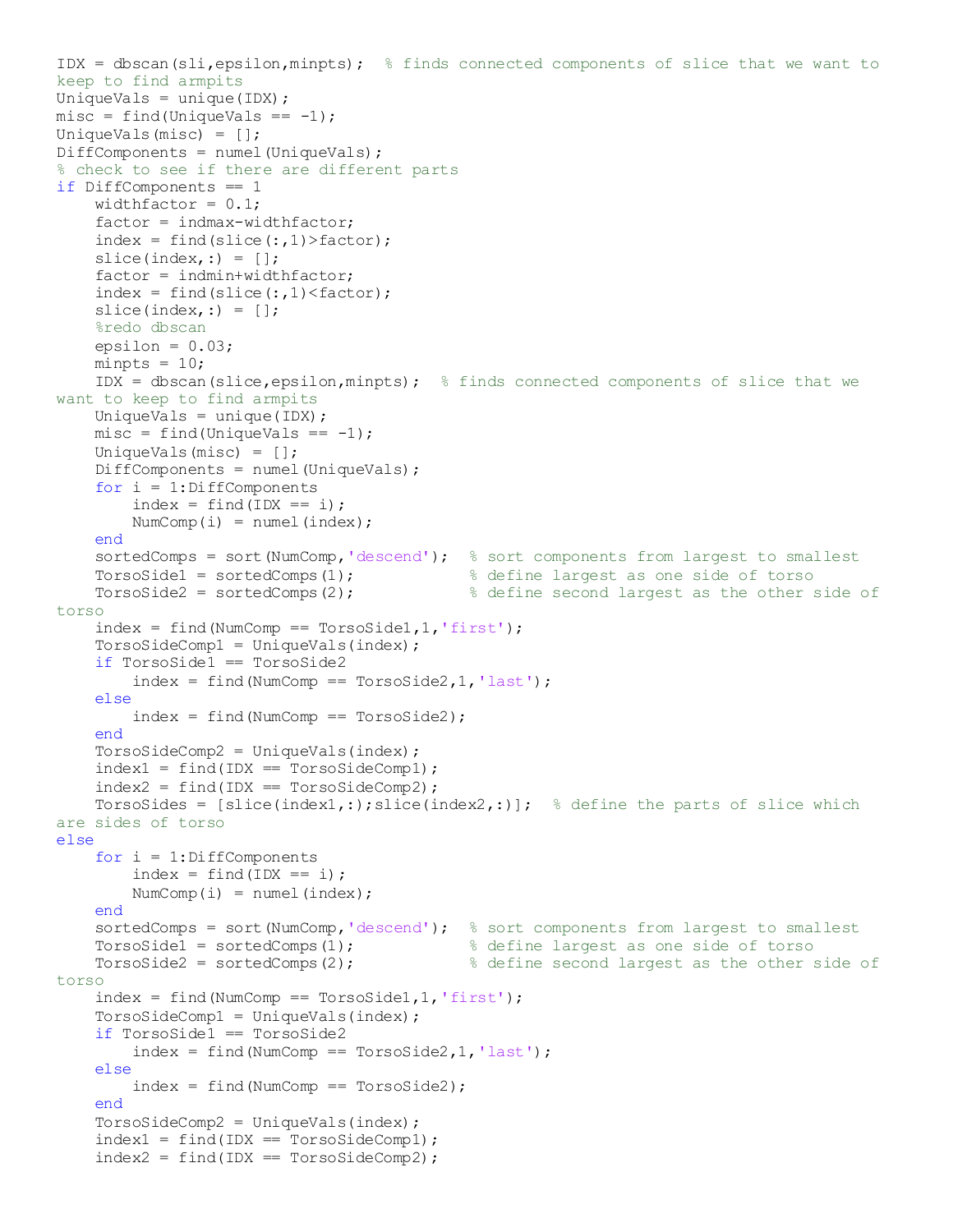```
TorsoSides = [sli(intdex),;;sli(intdex),;]; % define the parts of slice which are
sides of torso 
end
index = find(Torsosides(:, 1) > 0);right = [Torsosides(intex, 1) Torsosides(intex, 2)]; % determine which components are theleft and right sides of the torso
index = find(Torsosides(:, 1) < 0);left = [Torsosides/index,1) TorsoSides(index,2)];
% find the upper and lower points of the armpits to enable the arm segments to be removed 
consistently
maxlet = max(left(:,2)); <br> % Find the max point on the left side which we cantake to be the top of the armpit 
index = find(left(:, 2) == maxleft, 1, 'first');leftarrow is leftarmpitwidth = left(index, 1);
index = find(UpperTorso(:,1) < 0);LeftTorso = UpperTorso(index,:);
dist = 0.005;for i = 0:40amputslice = getslice(LeftTorso, (maxleft-(dist+(i*0.005))), [0 0 0], 3, 0.005);epsilon = 0.02;
    minpts = 10;IDX = dbscan(armpitslice,epsilon,minpts); \frac{1}{2} finds connected components of slice that
we want to keep to find armpits
    UniqueVals = unique(IDX) ;
    misc = find(UniqueVals == -1); UniqueVals(misc) = [];
    DiffComponents = number (UniqueVals); if DiffComponents > 1
         break
     end
end
leftarmpitbottom = maxleft-(dist+0.02+(i*0.005));
index = find(UpperTorso(:,1) == leftarmpitwidth);leftarmpit = UpperTorso(index, :);a = find(UpperTorso(:,1)<(leftarmpit(1)+0.012)); \qquad % remove all points above and
to the side of the armpit point
lateralleft = [UpperTorso(a,:) a];b = find(lateralleft(:,3)>(leftampitbottom));upperlateralleft = lateralleft(b,:);
unwantedrows = upperlateralleft(:, 4);UpperTorso(unwantedrows,:) = [];
maxright = max(right(:,2)); \frac{1}{2} find the max point on the right side which we can take to
be the top of the armpit
index = find(right(:,2) == maxright, 1, 'first');rightarmpitwidth = right(index, 1);
index = find(UpperTorso(:,1) > 0);RightTorso = UpperTorso(index,:);
dist = 0.005;
for i = 0:40amplitslice = getslice(RightTorso, (maxright-(dist+(i*0.005))), [0 0 0], 3, 0.005);epsilon = 0.02;
    minpts = 10;IDX = dbscan(armpitslice,epsilon,minpts); \frac{1}{2} finds connected components of slice that
we want to keep to find armpits
   UniqueVals = unique(IDX) ;
    misc = find(UniqueVals == -1); UniqueVals(misc) = [];
    DiffComponents = number (UniqueVals); if DiffComponents > 1
```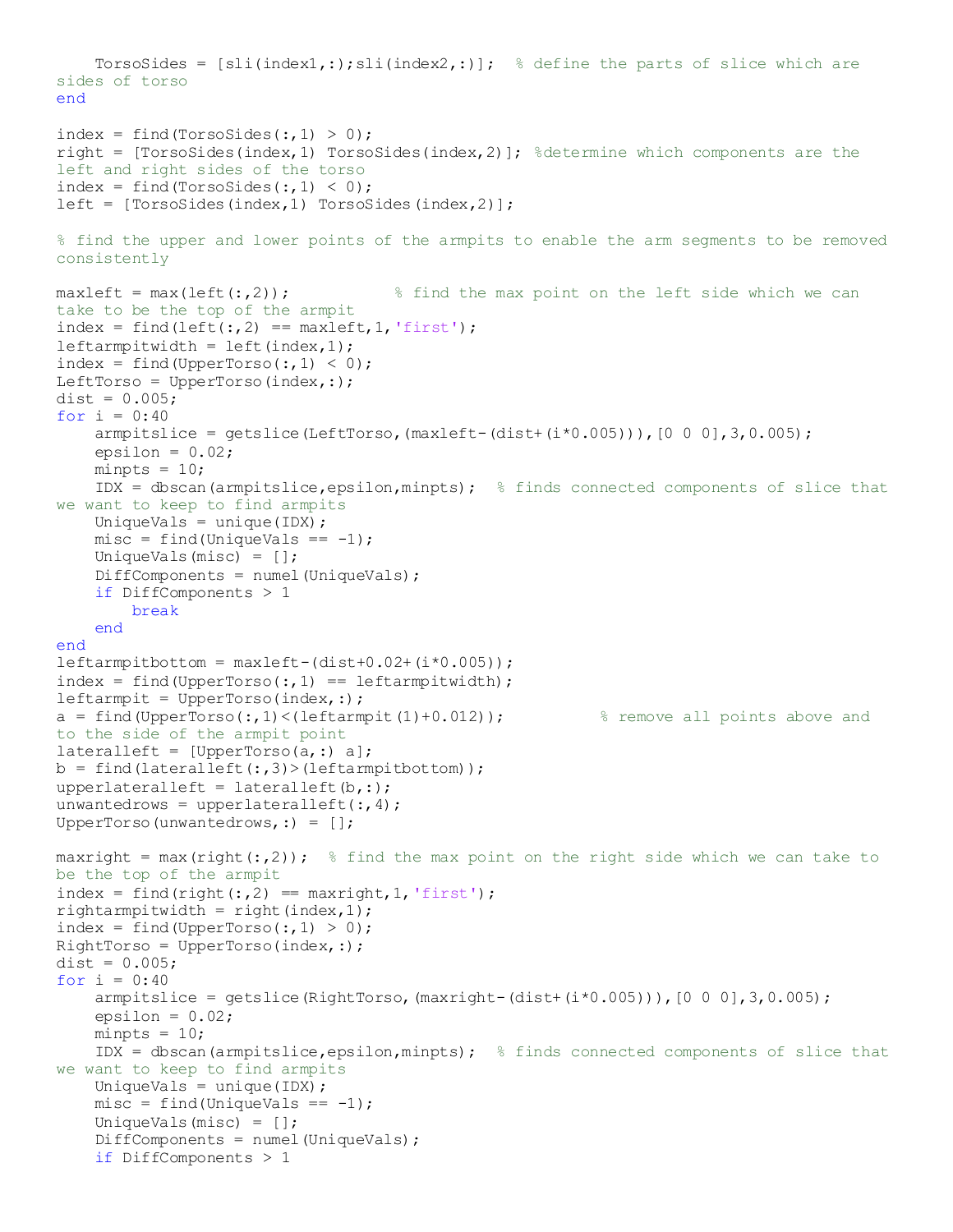```
 break
     end
end
right-(dist+0.02+(i*0.005));
index = find(UpperTorso(:,1) == rightarmpitwidth);rightarmpit = UpperTorso(intdex, :);a = find(UpperTorso(:,1)>(rightarmpit(1)-0.012)); % remove all points above and
to the side of the armpit point
lateralright = [UpperTorso(a,:) a];
b = find(lateralright(:,3)>(rightarmpitchottom));upperlateralright = lateralright(b,:);
unwantedrows = upperlateralright(:,4);UpperTorso(unwantedrows,:) = [];
x = [UpperTorso;LowerTorso];
% perform dbscan procedure of finding connected components
epsilon = 0.005;
minpts = 5;
IDX = dbscan(x, epsilon, minpts);UniqueVals = unique(IDX) ;
misc = find(UniqueVals == -1);UniqueVals(misc) = [];
DiffComponents = numel(UniqueVals);
for i = 1: DiffComponents
    index = find(ID = i);NumComp(i) = numel(index);
end
LargestComp = max(NumComp);
index = find(NumComp == LargetComp);torsocomp = UniqueVals(intndex);a = \text{find}(\text{IDX} \text{~=} \text{torsocomp});x(a,:) = []% Remove points above scapula to assess performance
a = find(x(:,3)>bodylength60); \frac{8}{5} remove all points where x is greater than 60% torso
height
x(a, :) = [];
% reposition torso so that buttock height is now at zero for slice
% extraction
Bottom = y(3);
Origin = [0, 0, \text{Bottom}];x = x - Origin. * ones (length(x), 3);
Top = max(x(:,3));
LengthTorso = Top;
Torso = x;
```

```
end
```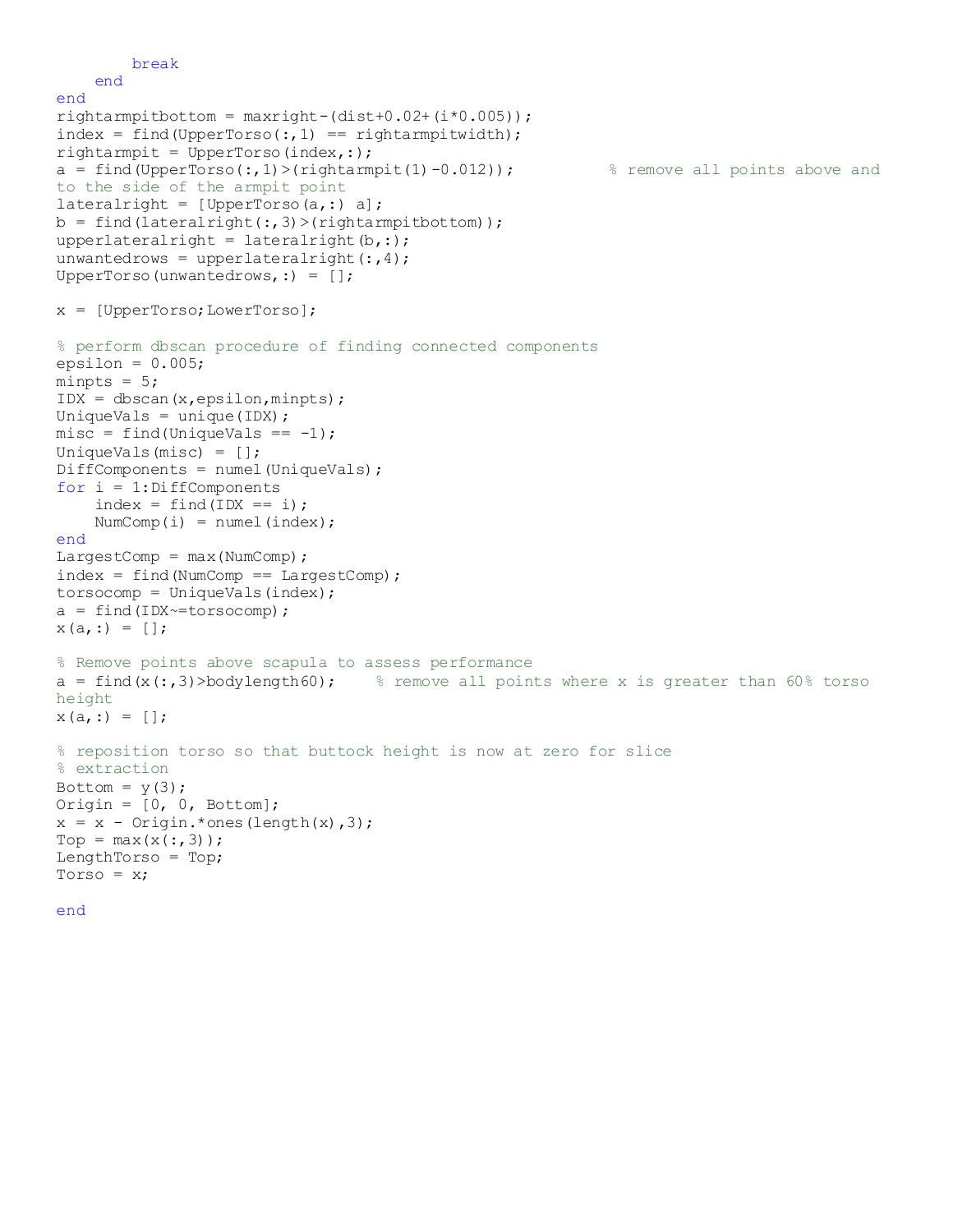#### **SliceExtractTorso.m**

```
function [Slices, ALL3D] = SliceExtractTorso(x,y,w,v)for n = 0: (w-1)
   sli = getslice(x, n * y);numpoints = numel(sli(:,1)); if numpoints <= 100
        sli = qetslice(x, n*y, [0 0 0], 3, 0.008);sli = double(sli); else
        sli = double(sli); end
     % split slice into left and right parts
    index = find(sli(:,1) > 0);sliright = sli(index, :);index = find(sli(:,1) < 0);slileft = sli(intex, :); % determine if right side of slice is one part or if there is a gap
     % cause by arm join
   epsilon = 0.05;
   minpts = 10; IDX = dbscan(sliright,epsilon,minpts); 
   UniqueVals = unique(IDX) ;
   misc = find(UniqueVals == -1); UniqueVals(misc) = [];
    DiffComponents = numel(UniqueVals);
     if DiffComponents > 1
        avgy = mean(slimit(t:, 2));
        index = find(slimit(t:, 2) > avg(y);front = sliright(index,:);index = find(sliright(:, 2) <(avgy-0.03));
        rear = sliright(intex, :);frontright = max(front(:,1));
        index = find(front(:,1) == front(jht));FrontRight = front(index,:);
        rearright = max(rear(:,1));
        index = find(rear(:,1) == rearright);RearRight = rear(index,:);
        x points = [FrontRight(1) right) rightmidx RearRight(1)];
        y points = [FrontRight(2) right] rightmidy RearRight(2)];
        z points = [FrontRight(3) rightmidz RearRight(3)];
         % interpolate using parametric splines
        pt = interparc(20, x points, y points, z points, 'spline');
        pt = double(pt);sliright = [slimit(int;;);pt]; end
   epsilon = 0.05;
   minpts = 10; IDX = dbscan(slileft,epsilon,minpts); 
   UniqueVals = unique(IDX) ;
   misc = find(UniqueVals == -1); UniqueVals(misc) = [];
    DiffComponents = numel(UniqueVals);
     if DiffComponents > 1
        avgy = mean(slineft(:,2));index = find(slineft(:,2)>avgy);front = slileft(index, :);index = find(slileft(:,2) < (avgy-0.03));rear = slileft(index, :);
```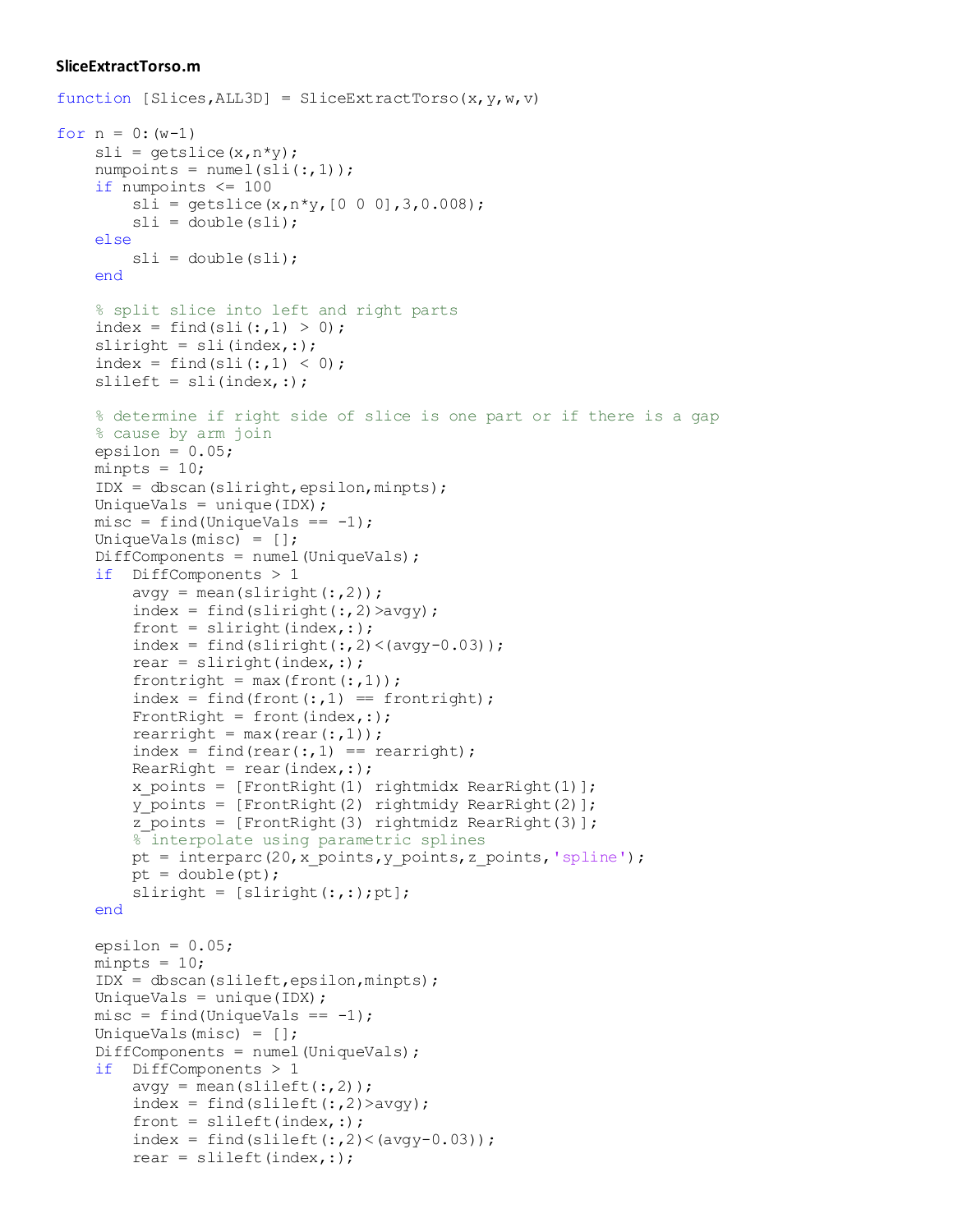```
frontleft = min(front(:, 1));
        index = find(front(:,1) == frontlet);FrontLeft = front(index, :);
        rearleft = min(rear(:,1));index = find(rear(:,1) == rearleft);RearLeft = rear(index, :);x\_points = [FrontLeft(1) leftmid x, RearLeft(1)];
        y points = [FrontLeft(2) leftmidy RearLeft(2)];
        \overline{z} points = [FrontLeft(3) leftmidz RearLeft(3)];
        % interpolate using parametric splines
        pt1 = interparc(20,x points, y points, z points, 'spline');
        pt1 = double(pt1);slileft = [slileft(:,:);pt1]; end
     sli = [sliright;slileft];
    circum = circumthing(sli);slices{n+1,1}(:,1:2) = [circum(1,:).'] circum(2,:).'];
     % find the most right and left mid points of extracted slices to be
     % used in slice interpolation if needed
    rightmax = max(sli(:,1));index = find(sli(:,1) == rightmax, 1, 'first');rightmidy = sli(index, 2);rightmidz = \text{sli}(\text{index}, 3);rightmidx = rightmax+0.005;leftmax = min(sli(:,1));index = find(sli(:,1) == leftmax,1,'first');leftmidy = \text{sli}(\text{index}, 2);
    leftmidz = \text{sli}(\text{index}, 3);leftmid x = leftmax -0.005;end
%% Resample slices
    for z = 1:wXx = slices{z, 1}(:, 1);Xy = slices{z, 1}(:, 2);px = XX;py = Xy; % % interpolate using parametric splines
    pt = interparc(71, px, py, 'spline');
    slicesresampled\{z,1\} (:,1) = pt(:,1);slicesresampled\{z,1\} (:,2) = pt(:,2); end
    for z = 1:wslicesresampled\{z,1\} (71,:) = [];
     end
%% Scale Shapes to uniform size
    for z = 1:wDistsquaredX = slicesresampled\{z,1\} (:, 1:2).^2;
    CentroidSize(z,1) = sqrt(sum(DistsquaredX(:)));
     end
     SumCentroidSize = sum(CentroidSize);
     B = SumCentroidSize./w;
    for z = 1:wSLICES{z,1}(:, 1:2) = slicesresresampled{z,1}(:, 1:2)./norm(B);
```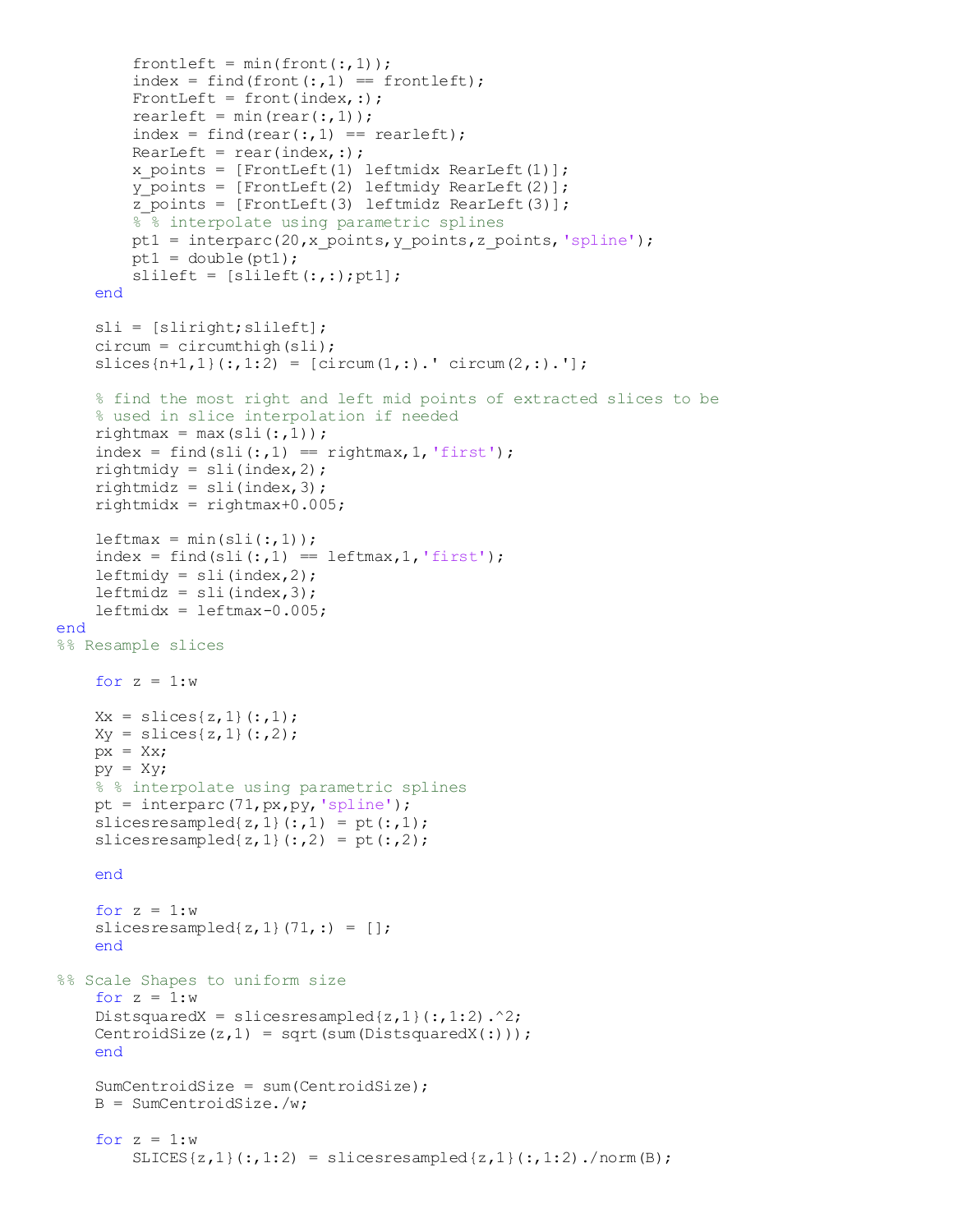end

```
for slice = 1:wSLICEXY = SLICES{slice,1}(:, 1:2); SLICE3D{slice} = [SLICEXY repmat(v*(slice-1),70,1)];
 end
 Slices = SLICE3D;
 ALL3D = cell2mat(SLICE3D');
```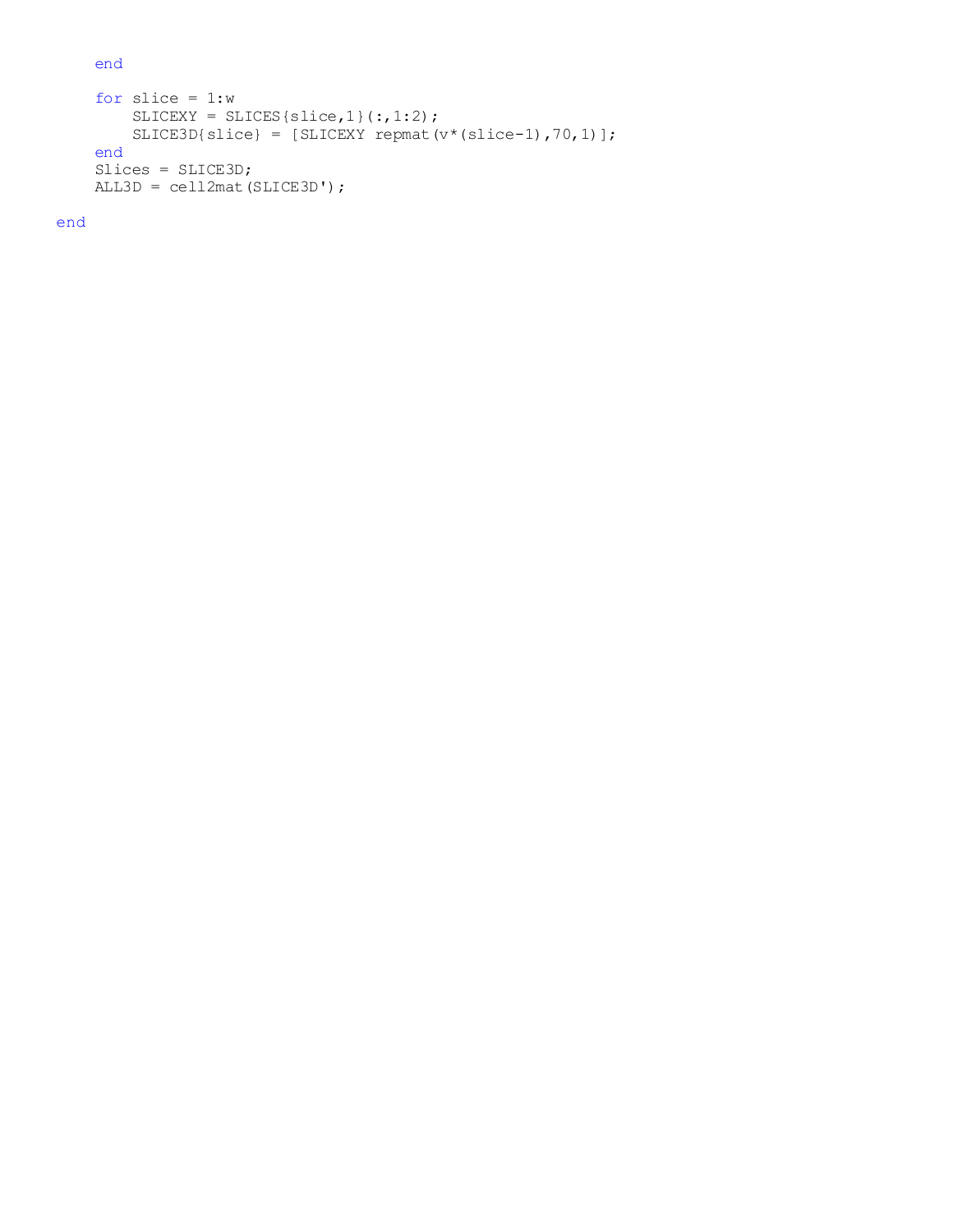#### **FourierAnalysis.m**

```
function [Y, P, Y \text{ trim}, f, \text{reordered rho}] = \text{FourierAnalysis}(x, y)first rho = x(1); end rho = x(end);
        min theta = min(y); max theta = max(y);
         x = [end rho; x; first rho];y = [max \left[\text{theta}-2*pi\right(); y; min \left[\text{theta}+2*pi\right()]\right];points required = 70;% resample to the number of points required
         theta_resamp = linspace(-pi(),+pi(),points_required);
         rho resamp = spline(y, x, theta resamp);
        Fs = points required; \frac{1}{3} Sampling frequency
        L = points required; \frac{1}{2} \frac{1}{2} Signal length
        N = points required;
         Y = fft(rho resamp);P = abs(Y/N);f = Fs * (0:(N/2)) / N;Y trim = Y(1:10);
        reordered rho = rhoesamp';
```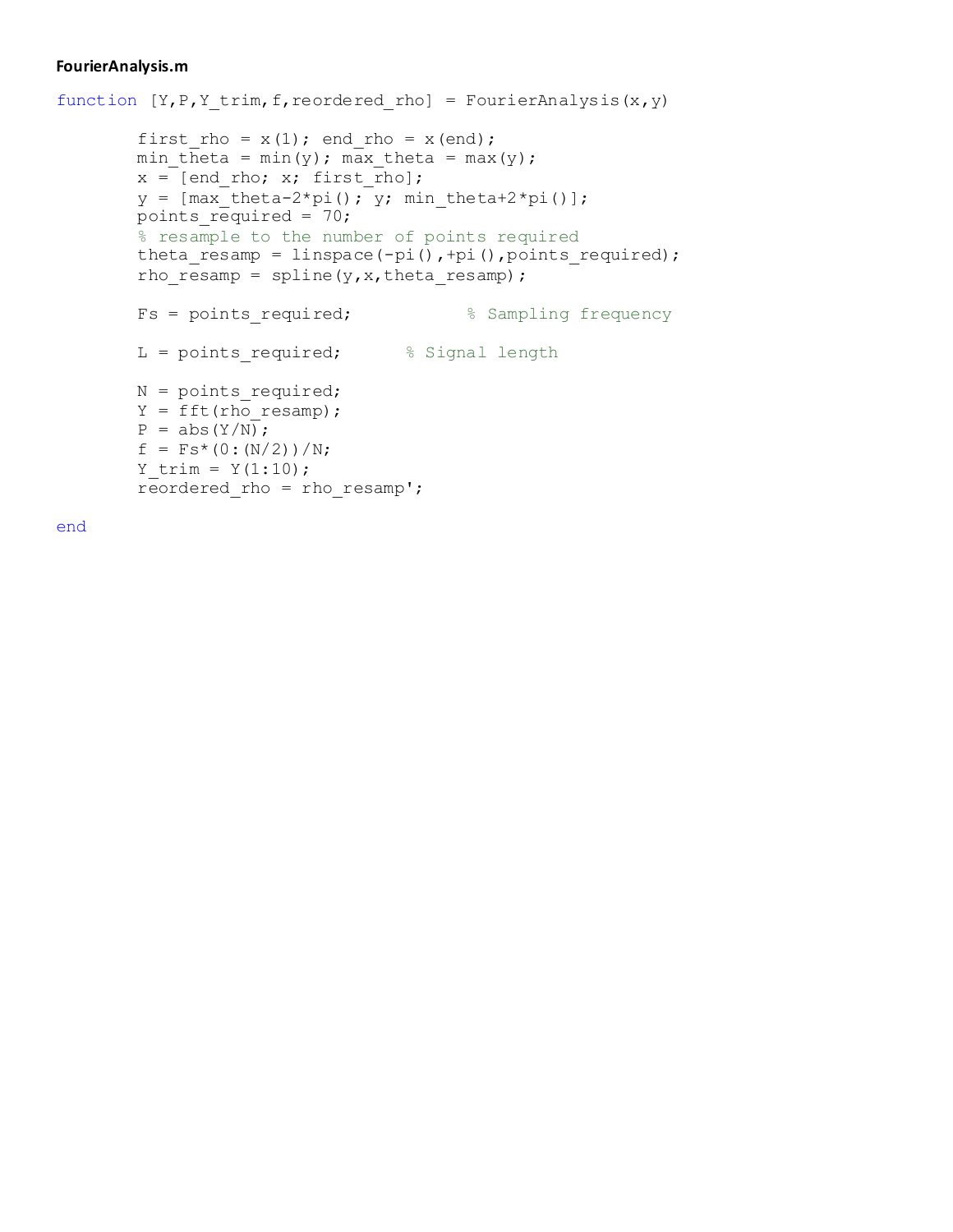#### **getslice.m**

```
function slice = getslice(points,distance,landmark,axis,thickness)
% slice = getslice(points,distance)
% This function returns a 3D point cloud slice along the y-axis by a
% distance 'd'
% Thickness is option, default value is 2 mm
if nargin < 5
    thickness = 0.002;
end
% Default axis is x
if nargin < 3
   axis = 3;end
% landmark provides an 'origin' from which to calculate distance, if it's
% not included it's set as (0,0,0)
if nargin < 3
    landmark = [0, 0, 0];end
inslice = points(:,axis) > landmark(axis) +(distance - thickness/2) &
points(:,axis) < landmark(axis) +(distance + thickness/2);
slice = points(inslice, :);
```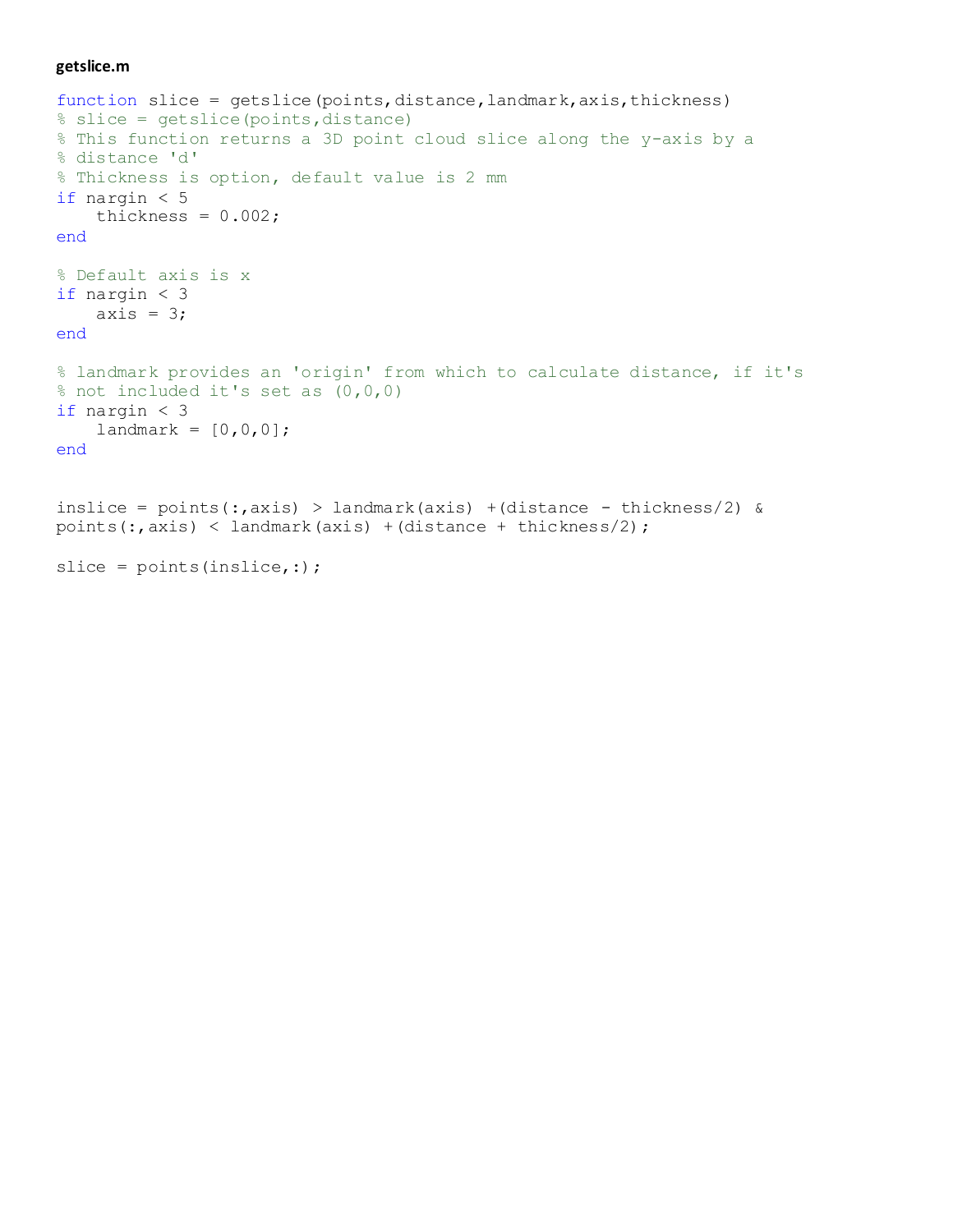#### **circumthigh.m**

```
function [slice smooth,circumf,points ctrd] = circumthigh(slice)
% Find centroid of points
CTR = centroid(slice);% Transform points with centroid as origin
slice = [slice(:,1) - CTR(1) slice(:,2) - CTR(2)];% Convert slice to radial co-ordinates
[THETA, RHO] = cart2pol(slice(:,1), slice(:,2));
% Sort the data to progress circularly
[THEN, I] = sort(THEN);RHO = RHO(I);% smooth the data with a smoothing spline
pp = \text{csaps}(\text{THETA}, \text{RHO}, 0.999);
% Interpolate the data between 0 and 2pi()
THETA SMTH = -pi():0.1:pi();RHO SMTH = fnval(pp, THETA SMTH);
% Add the first data point to the end to complete the circle
THETA SMTH = [THETA SMTH THETA SMTH(1)];
RHO SMTH = [RHO SMTH RHO SMTH(1)];
%Transform back into cartesian
[X2, Y2] = \text{pol2cart}(\text{THETA} \text{ SMTP}, \text{RHO} \text{ SMTP});[circumf, ~-] = arclength(X2, Y2, 'spline');
%CONVERT POINTS BACK INTO ORIGINAL AXES SET
slice smooth = [X2 + CTR(1); Y2 + CTR(2)];
```
points ctrd=[X2;Y2]';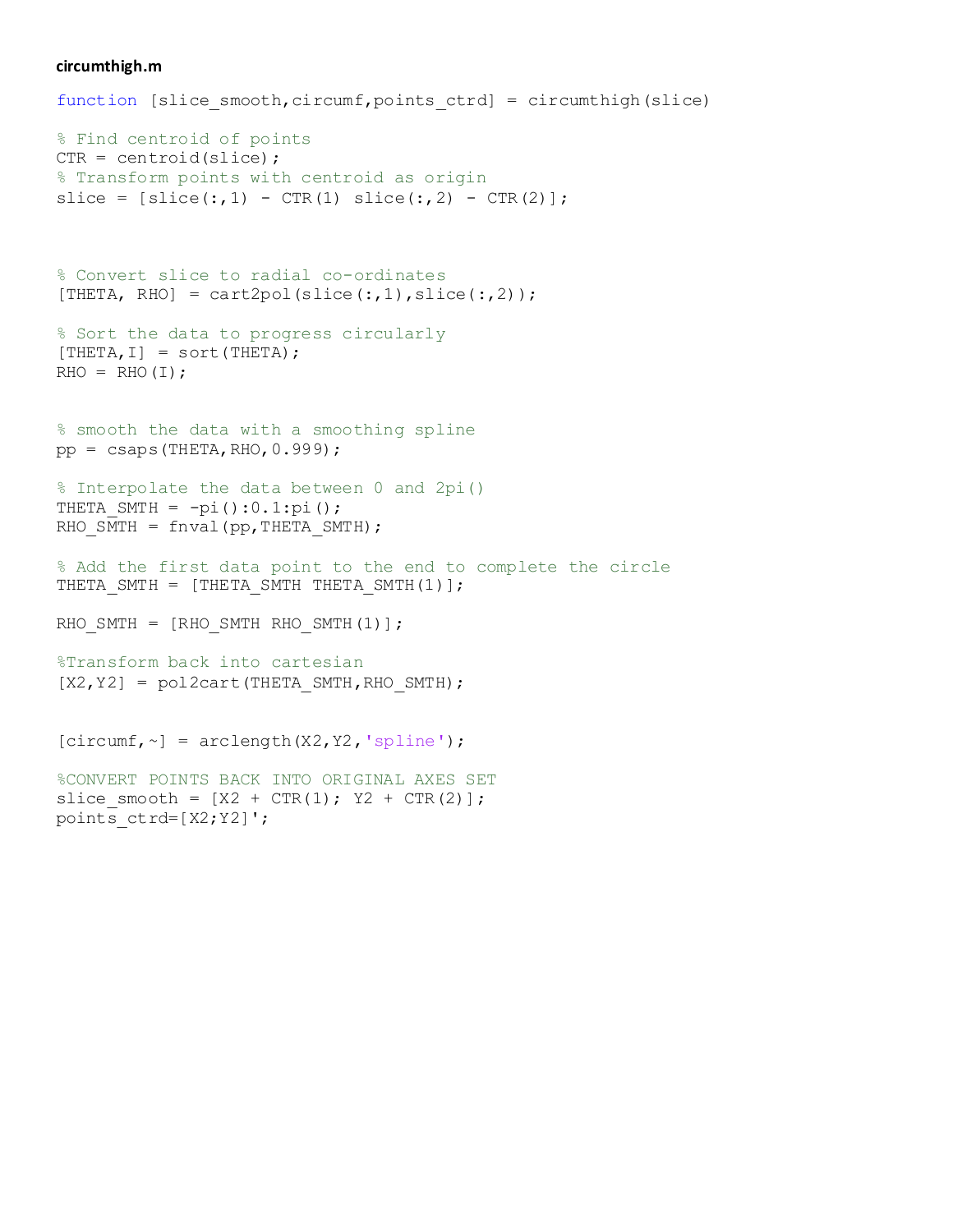#### **centroid.m**

```
function center = centroid(varargin)
%CENTROID Compute centroid (center of mass) of a set of points
\frac{8}{6}% PTS = centroid(POINTS)
% PTS = centroid(PTX, PTY)
% Computes the ND-dimensional centroid of a set of points. 
% POINTS is an array with as many rows as the number of points, and as
% many columns as the number of dimensions. 
% PTX and PTY are two column vectors containing coordinates of the
% 2-dimensional points.
% The result PTS is a row vector with Nd columns.
\approx% PTS = centroid(POINTS, MASS)
% PTS = centroid(PTX, PTY, MASS)
% Computes center of mass of POINTS, weighted by coefficient MASS.
% POINTS is a Np-by-Nd array, MASS is Np-by-1 array, and PTX and PTY are
% also both Np-by-1 arrays.
\frac{8}{\pi}% Example:
% pts = [2 2; 6 1; 6 5; 2 4];% centroid(pts)
\frac{6}{6} ans =
% 4 3
\frac{8}{6}% See Also:
% points2d, polygonCentroid
\approx\frac{8}{6} ---------
% Author: David Legland
% e-mail: david.legland@grignon.inra.fr
% created the 07/04/2003.
% Copyright 2010 INRA - Cepia Software Platform.
\frac{8}{2}% HISTORY
% 2009-06-22 support for 3D points
% 2010-04-12 fix bug in weighted centroid
% 2010-12-06 update doc
%% extract input arguments
% use empty mass by default
mass = [];
if nargin==1
     % give only array of points
    pts = varargin{1};elseif nargin==2
     % either POINTS+MASS or PX+PY
    var = varargin\{1\};if size(var, 2) >1
         % arguments are POINTS, and MASS
         pts = var;
        mass = varargin\{2\};
```